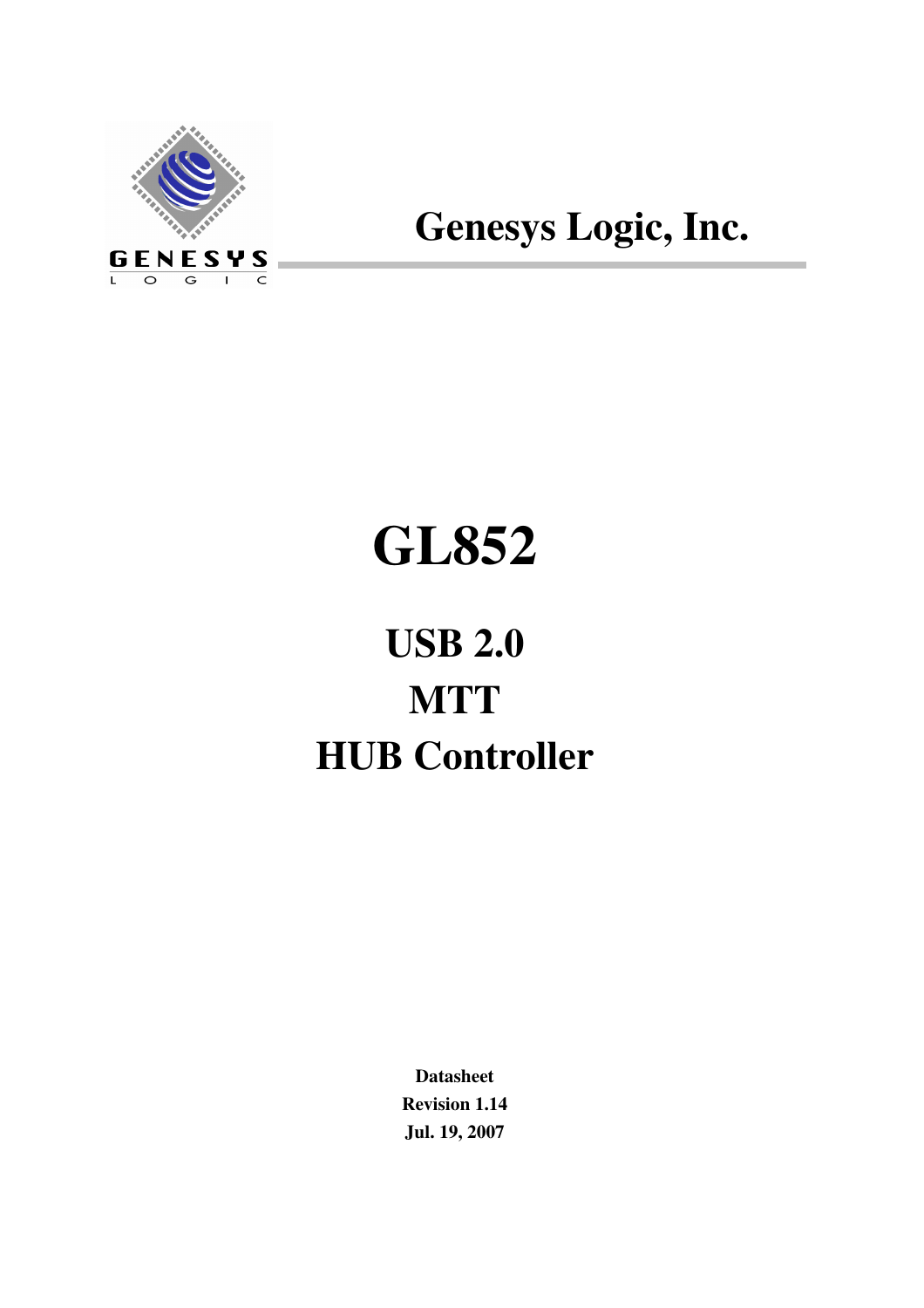

## **Copyright:**

Copyright **©** 2007 Genesys Logic Incorporated. All rights reserved. No part of the materials may be reproduced in any form or by any means without prior written consent of Genesys Logic, Inc.

## **Disclaimer:**

ALL MATERIALS ARE PROVIDED "AS IS" WITHOUT EXPRESS OR IMPLIED WARRANTY OF ANY KIND. NO LICENSE OR RIGHT IS GRANTED UNDER ANY PATENT OR TRADEMARK OF GENESYS LOGIC INC.. GENESYS LOGIC HEREBY DISCLAIMS ALL WARRANTIES AND CONDITIONS IN REGARD TO MATERIALS, INCLUDING ALL WARRANTIES, IMPLIED OR EXPRESS, OF MERCHANTABILITY, FITNESS FOR ANY PARTICULAR PURPOSE, AND NON-INFRINGEMENT OF INTELLECTUAL PROPERTY. IN NO EVENT SHALL GENESYS LOGIC BE LIABLE FOR ANY DAMAGES INCLUDING, WITHOUT LIMITATION, DAMAGES RESULTING FROM LOSS OF INFORMATION OR PROFITS. PLEASE BE ADVISED THAT THE MATERIALS MAY CONTAIN ERRORS OR OMMISIONS. GENESYS LOGIC MAY MAKE CHANGES TO THE MATERIALS OR TO THE PRODUCTS DESCRIBED THEREIN AT ANY TIME WITHOUT NOTICE.

## **Trademarks:**



 $\frac{\mathbf{g} \cdot \mathbf{g} \cdot \mathbf{g} \cdot \mathbf{g}}{g}$  is a registered trademark of Genesys Logic, Inc. All trademarks are the properties of their respective owners.

## **Office:**

**Genesys Logic, Inc.**  12F, No. 205, Sec. 3, Beishin Rd., Shindian City, Taipei, Taiwan Tel: (886-2) 8913-1888 Fax: (886-2) 6629-6168

http://www.genesyslogic.com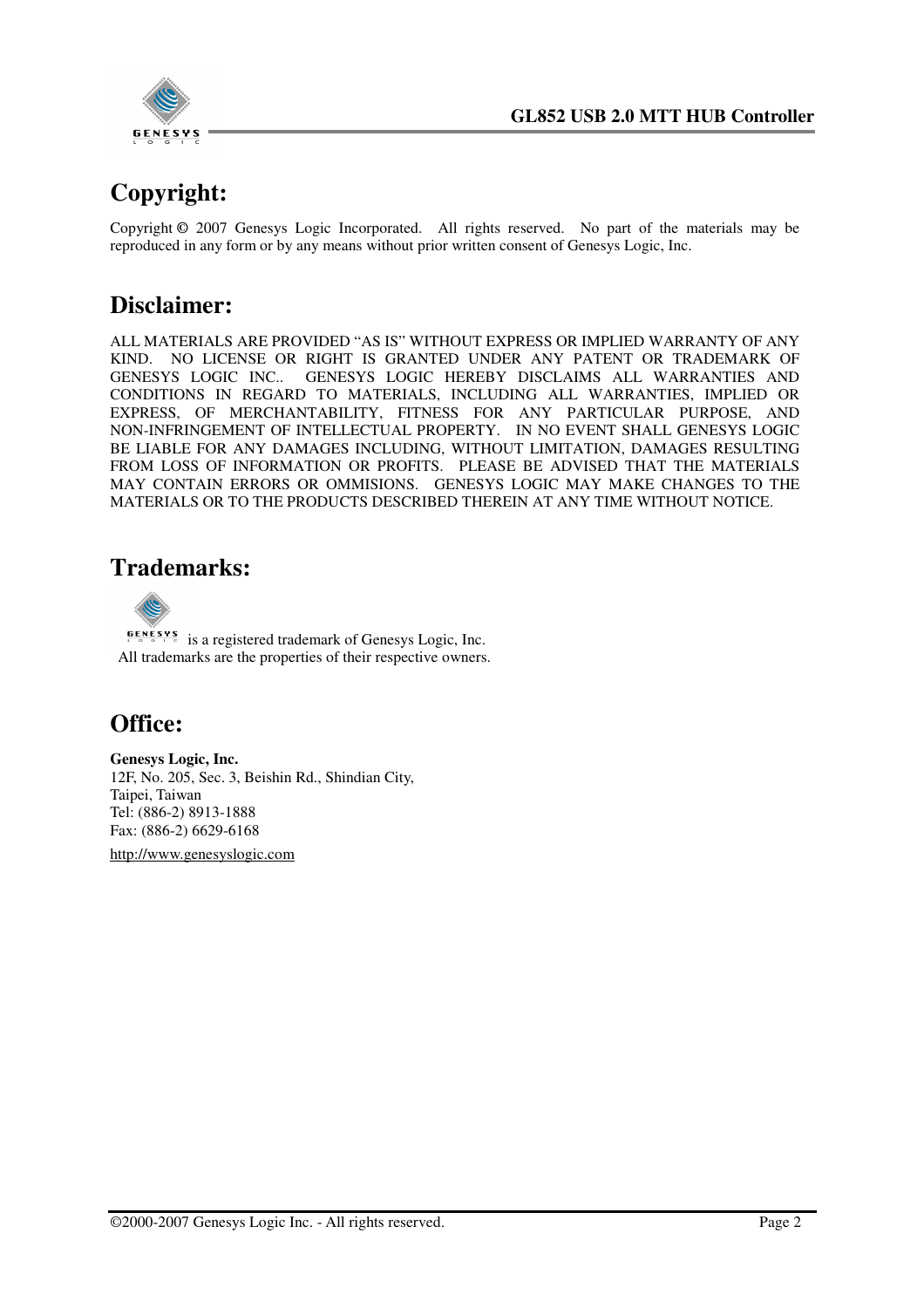

## **Revision History**

| <b>Revision</b> | <b>Date</b> | <b>Description</b>                                                                                           |
|-----------------|-------------|--------------------------------------------------------------------------------------------------------------|
| 1.00            | 07/07/2005  | First Formal release                                                                                         |
| 1.01            | 09/07/2005  | Modify Pin Description, table 3.3, p.12                                                                      |
| 1.02            | 09/15/2005  | Modify HUB Interface ,table 3.3 Pin Description, p.12                                                        |
| 1.03            | 12/28/2005  | Modify Pin List and Pin Descriptions of EE_CS, EE_DI, EE_SK, p.11~12                                         |
| 1.04            | 01/19/2006  | Add AC Characteristics, Ch6.5, p.26                                                                          |
| 1.05            | 03/29/2006  | Add Input Voltage for digital I/O(Ovcur1-4, Pself, Reset) pins, p.23                                         |
| 1.06            | 06/15/2006  | Changed GL852-N to GL852<br>1.GL852 48 Pin Pinout, Pin List, Pin Description, p.10~13<br>Add GL852 QFN 48PIN |
| 1.07            | 07/18/2006  | Modify GL852 48 Pin QFN Package, p.30                                                                        |
| 1.08            | 09/05/2006  | Modify Clock and Reset Interface of GL852 48 pin to 64 pin, p.14                                             |
| 1.09            | 11/03/2006  | Modify 93C46 Configuration, Table 5.1, p.22                                                                  |
| 1.10            | 12/08/2006  | Modify General Description, Ch1, p.7                                                                         |
| 1.11            | 03/12/2007  | Modify RESET# Setting, Ch5.2.1, p.18                                                                         |
| 1.12            | 05/03/2007  | Add "T <sub>J</sub> ", Table 6.2, p.24                                                                       |
| 1.13            | 05/16/2007  | " $\theta_{JA}$ ", Table 6.2, p.24<br>Add                                                                    |
| 1.14            | 07/19/2007  | Modify PGANG/SUSPND Setting, Ch5.2.2, p.19                                                                   |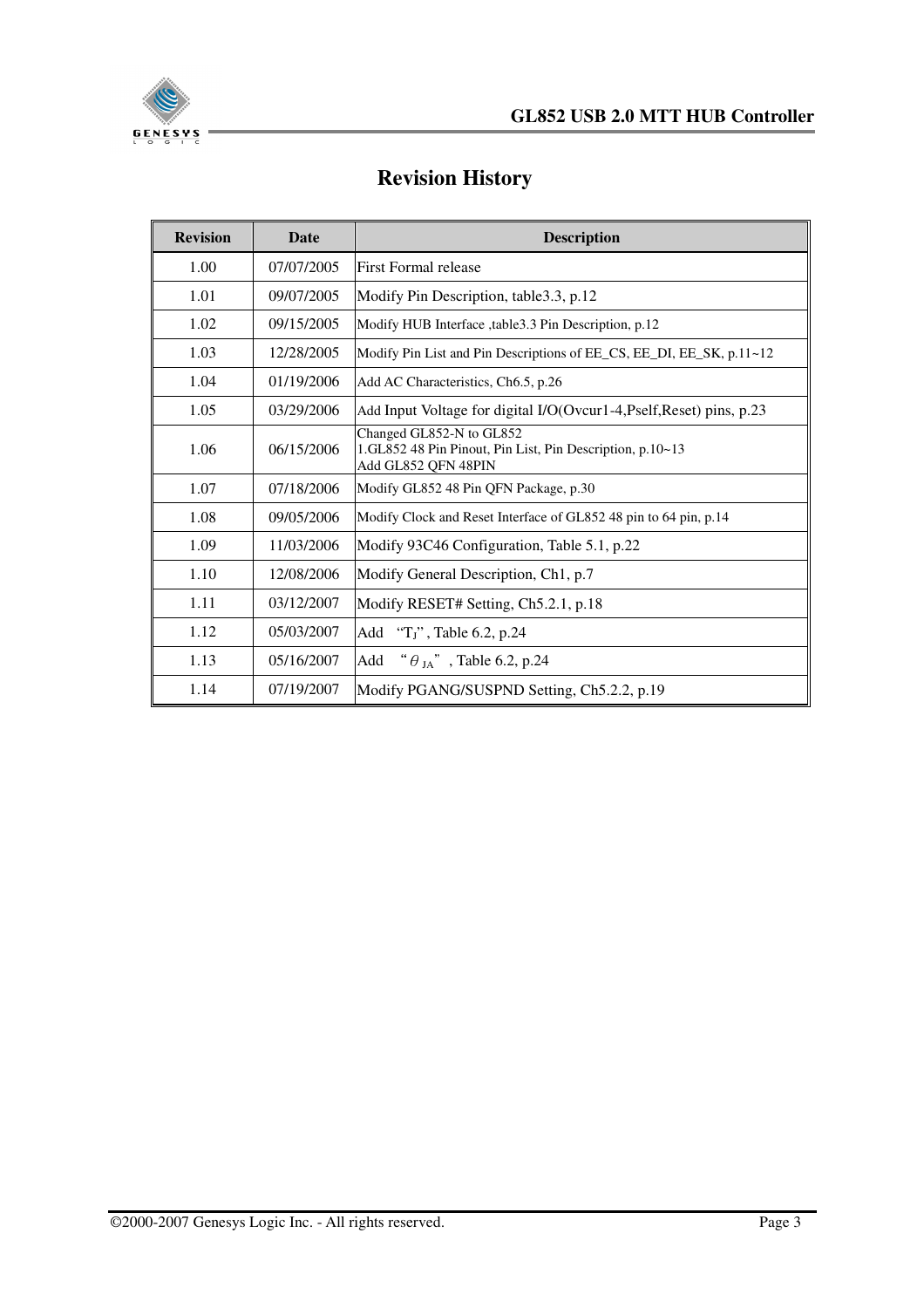

## **TABLE OF CONTENTS**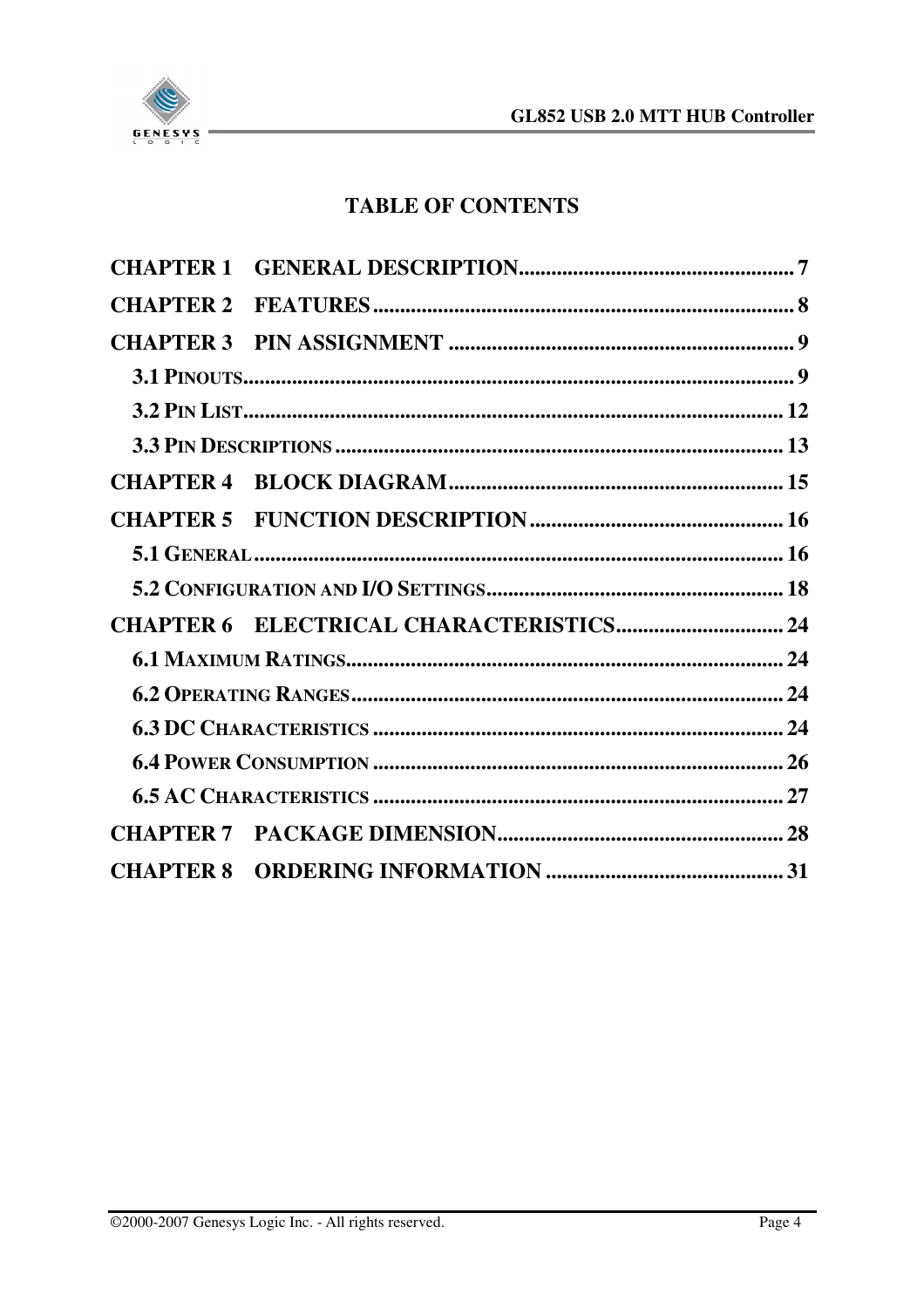

## **LIST OF FIGURES**

| FIGURE 5.3 - RESET# (EXTERNAL RESET) SETTING AND APPLICATION 19 |  |
|-----------------------------------------------------------------|--|
|                                                                 |  |
|                                                                 |  |
|                                                                 |  |
|                                                                 |  |
|                                                                 |  |
|                                                                 |  |
|                                                                 |  |
|                                                                 |  |
|                                                                 |  |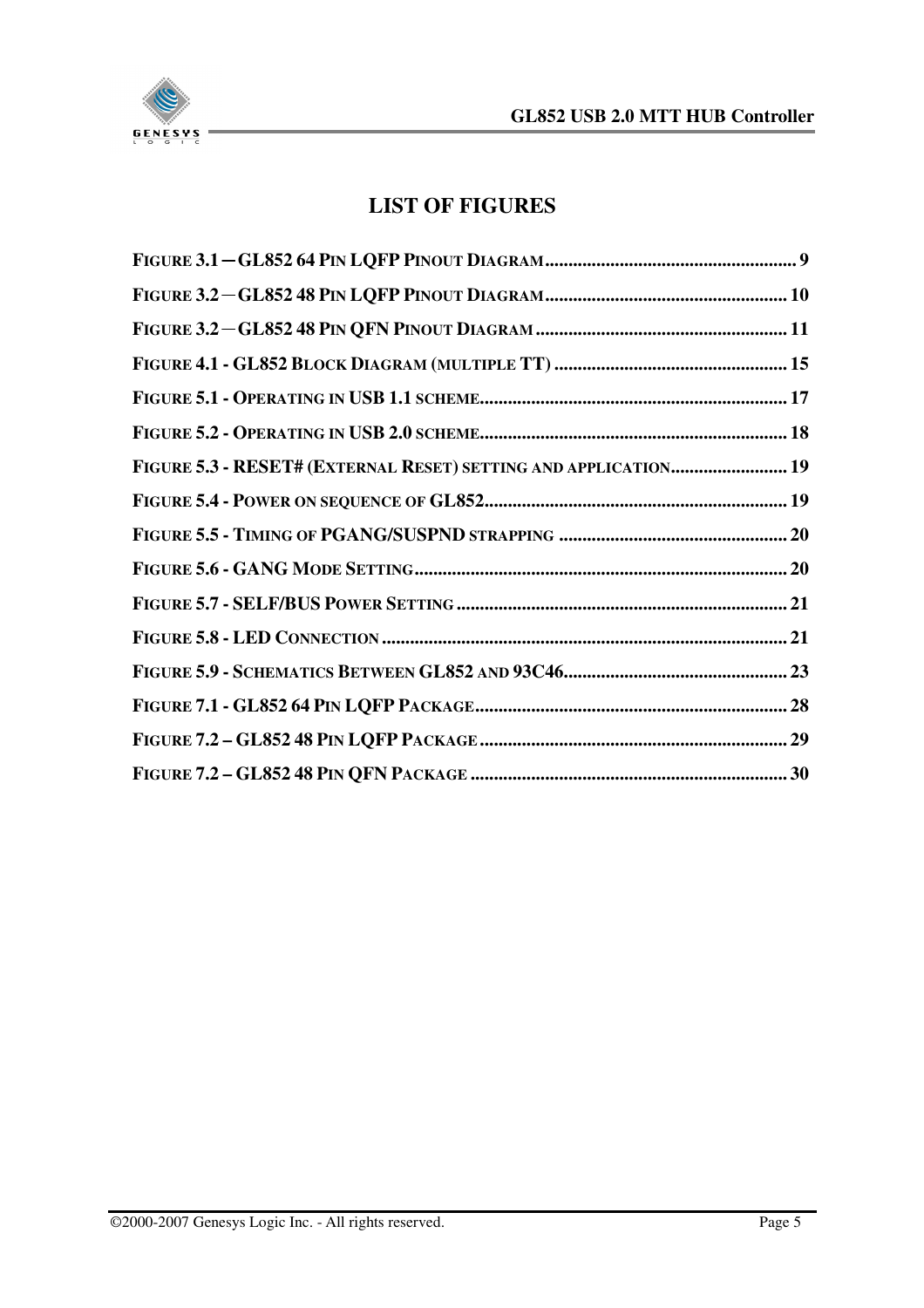

## **LIST OF TABLES**

| TABLE 6.4 - DC CHARACTERISTICS OF USB SIGNALS UNDER FS/LS MODE 25 |  |
|-------------------------------------------------------------------|--|
| TABLE 6.5 - DC CHARACTERISTICS OF USB SIGNALS UNDER HS MODE  25   |  |
|                                                                   |  |
|                                                                   |  |
|                                                                   |  |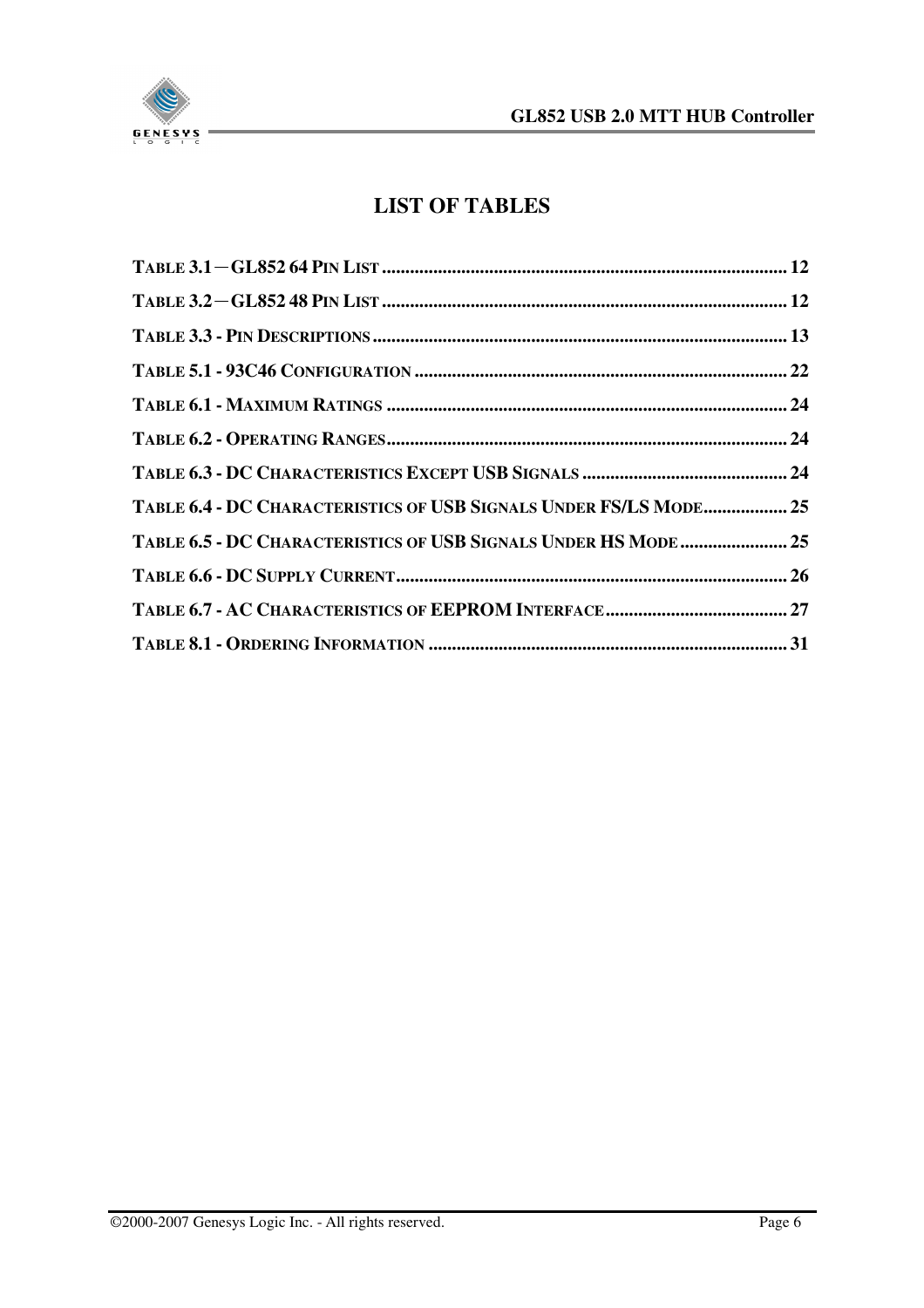

## **CHAPTER 1 GENERAL DESCRIPTION**

GL852 is Genesys Logic's brand new Hub solutions which fully comply with Universal Serial Bus Specification Revision 2.0. This series includes GL852.

GL852 embeds an 8-bit RISC processor to manipulate the control/status registers and respond to the requests from USB host. Firmware of GL852 will control its general purpose I/O (GPIO) to access the external EEPROM and then respond to the host the customized PID and VID configured in the external EEPROM. Default settings in the internal mask ROM is responded to the host without having external EEROM. GL852 is designed for customers with much flexibility. The more complicated settings such as PID, VID, and number of downstream ports settings are easily achieved by programming the external EEPROM (Ref. to Chapter 5).

Each downstream port of GL852 supports two-color (green/amber) status LEDs to indicate normal/abnormal status.

To fully meet the performance requirement, GL852 series is a multiple TT hub solution to provide every down stream port with a TT. With the dedicated TT in each down stream port, GL852 can provide the best performance even connect with several Full/Low-Speed devices and running heavy bandwidth-consuming operations concurrently.

\*TT (transaction translator) is the main traffic control engine in an USB 2.0 hub to handle the unbalanced traffic speed between the upstream port and the downstream ports.

| <b>Product Name</b> | Package type | Power mode      | LED support |
|---------------------|--------------|-----------------|-------------|
| GL852               | 64LQFP       | Individual/Gang | Green/Amber |
| GL852               | 48LOFP       | Individual/Gang | Green/Amber |
| GL852               | 480FN        | Individual/Gang | Green/Amber |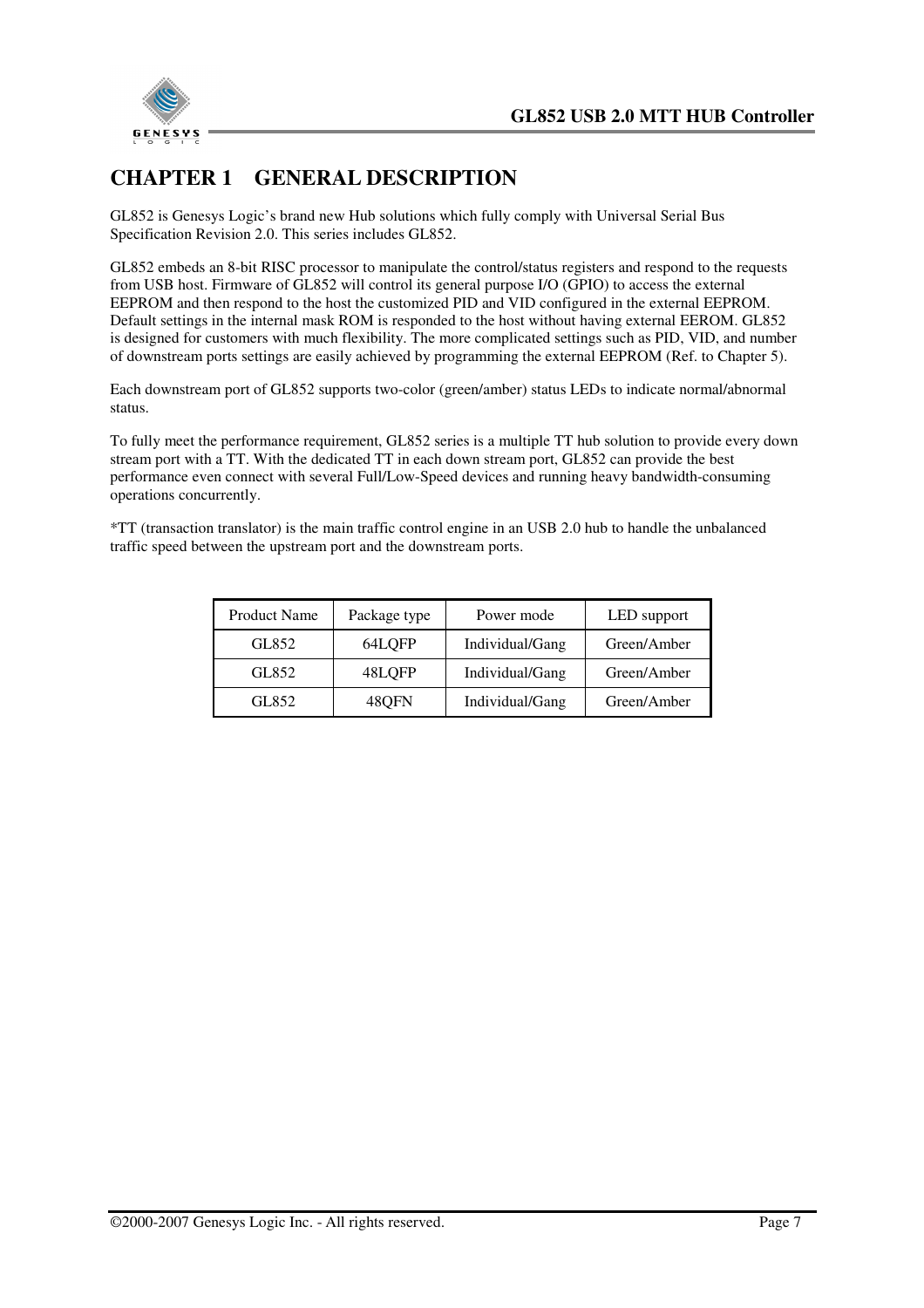

## **CHAPTER 2 FEATURES**

- Compliant to USB specification Revision 2.0
	- − 4 downstream ports
	- − Upstream port supports both high-speed (HS) and full-speed (FS) traffic
	- − Downstream ports support HS, FS, and low-speed (LS) traffic
	- − 1 control pipe (endpoint 0, 64-byte data payload) and 1 interrupt pipe (endpoint 1, 1-byte data payload)
	- − Backward compatible to USB specification Revision 1.1
- On-chip 8-bit micro-processor
	- − RISC-like architecture
	- − USB optimized instruction set
	- − Dual cycle instruction execution
	- − Performance: 6 MIPS @ 12MHz
	- − With 64-byte RAM and 2K internal ROM
	- − Support customized PID, VID by reading external EEPROM
	- − Support downstream port configuration by reading external EEPROM
- Multiple Transaction translator (MTT)
	- MTT provides respective TT control logics for each downstream port. This is a performance better choice for USB 2.0 hub.
- Each downstream port supports two-color status indicator, with automatic and manual modes compliant to USB specification Revision 2.0
- Support both individual and gang modes of power management and over-current detection for downstream ports
- Support gang mode of power management and over-current detection for downstream ports
- Conform to bus power requirements
- Automatic switching between self-powered and bus-powered modes
- Integrate USB 2.0 transceiver
- PLL embedded with external 12 MHz crystal
- Operate on 3.3 Volts
- Embed serial resister for USB signals and integrate pull-up resister for upstream USB signal
- Improve output drivers with slew-rate control for EMI reduction
- Internal power-fail detection for ESD recovery
- 64-pin LQFP package , 48-pin LQFP package , 48-pin QFN package
- Applications:
	- − Stand-alone USB hub
	- − Monitor hub
	- − PC motherboard USB hub, Docking of notebook
	- − Any compound device to support USB HUB function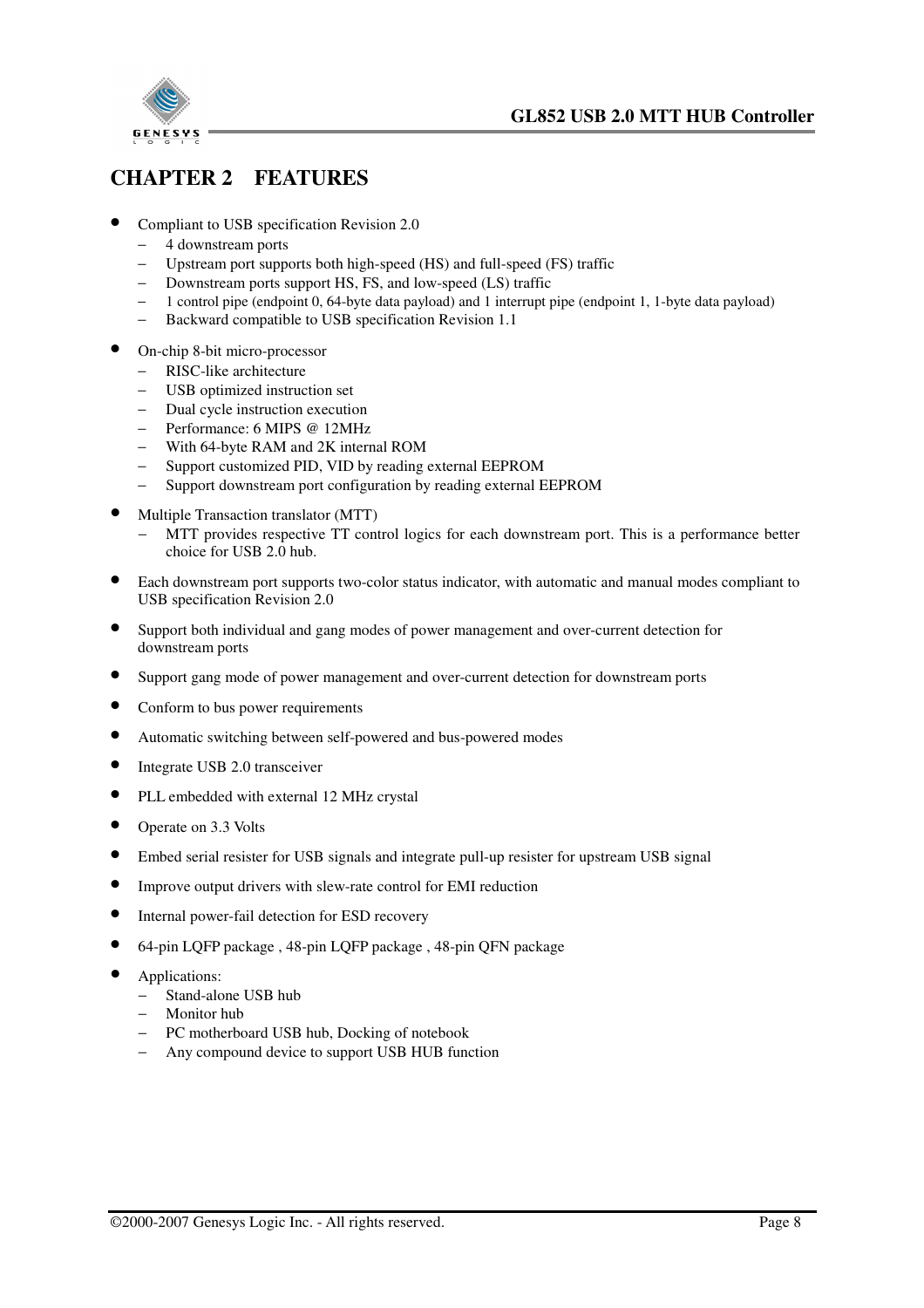

## **CHAPTER 3 PIN ASSIGNMENT**

#### **3.1 Pinouts**



**Figure 3.1**-**GL852 64 Pin LQFP Pinout Diagram**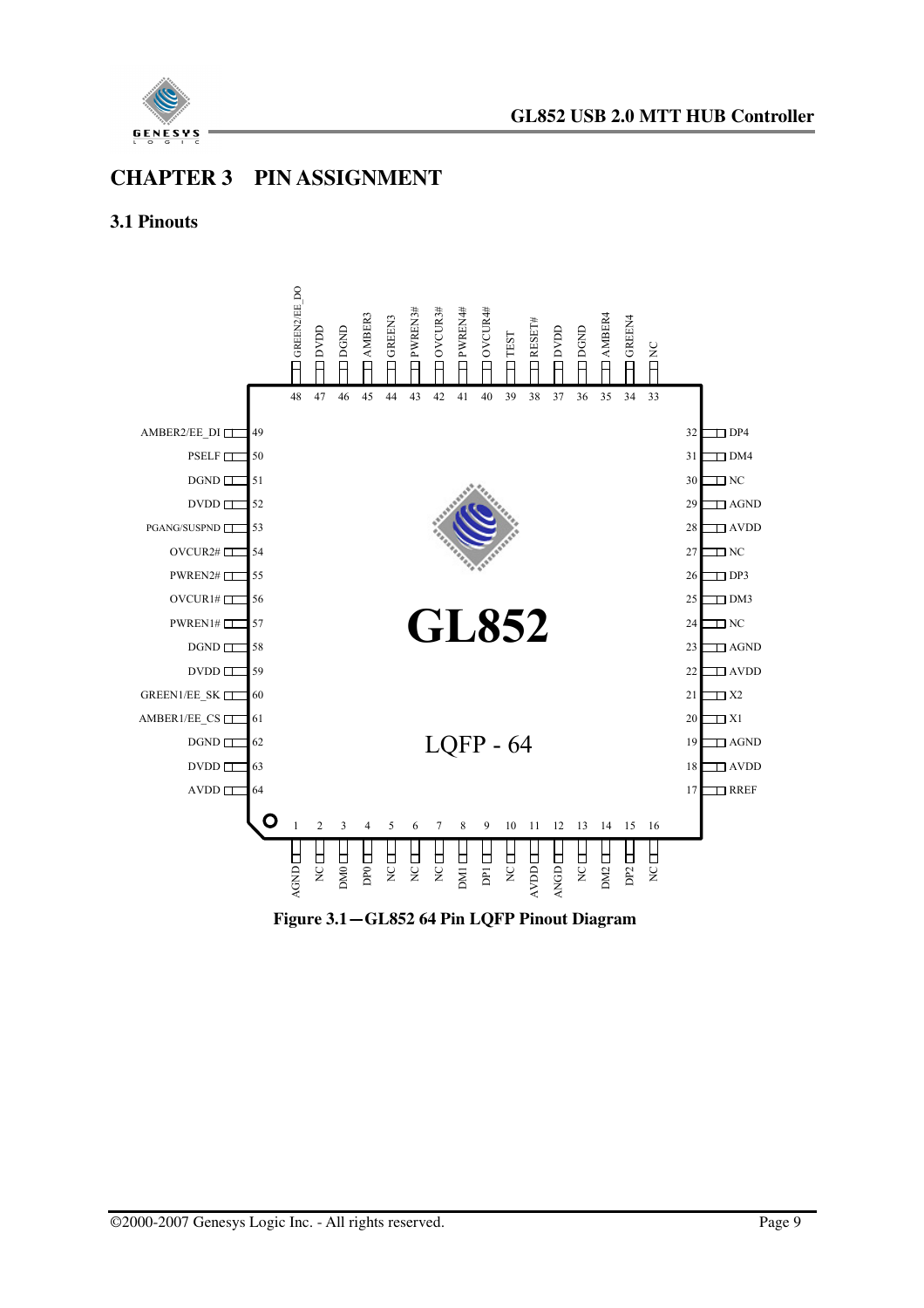



**Figure 3.2**-**GL852 48 Pin LQFP Pinout Diagram**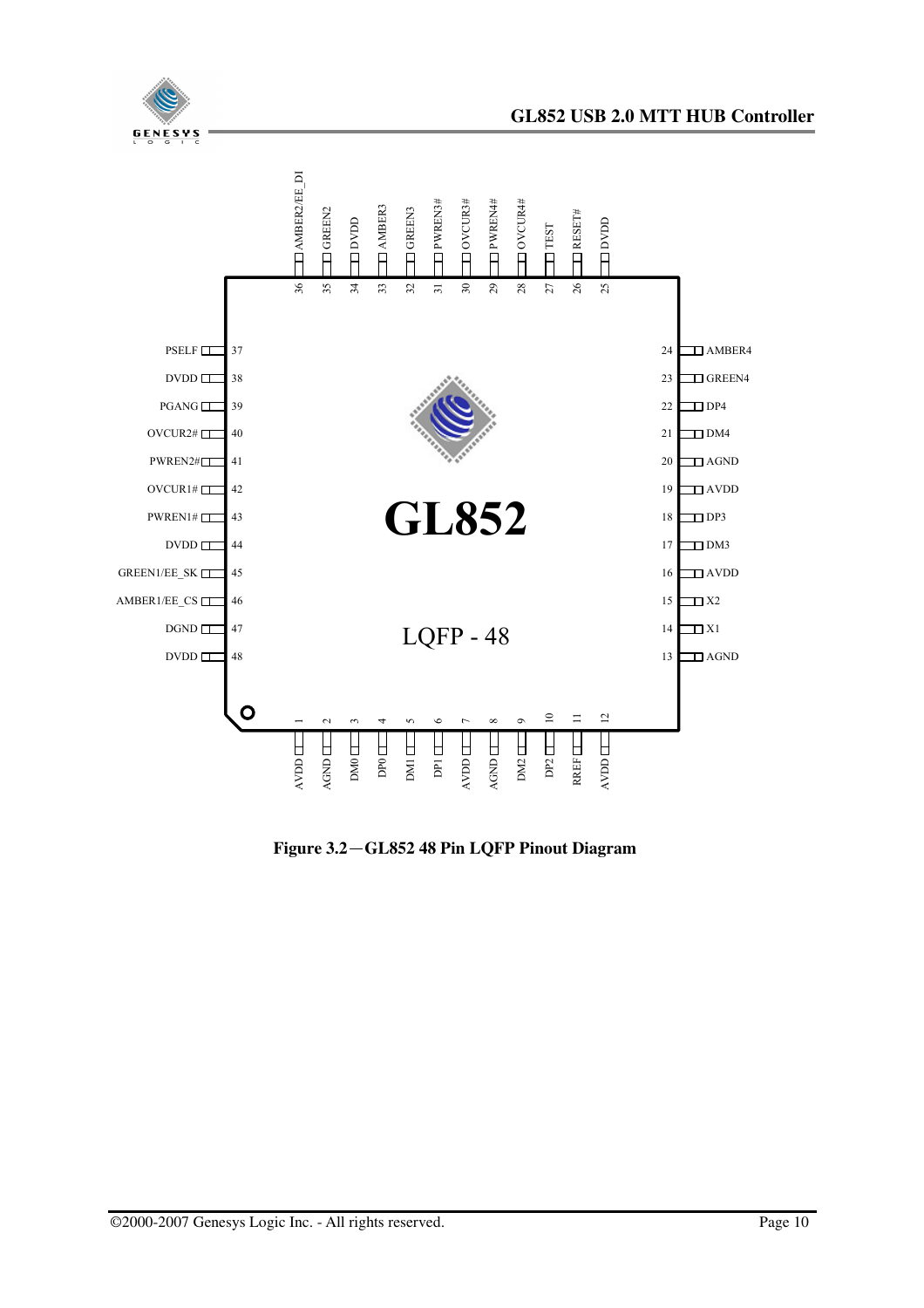



**Figure 3.2**-**GL852 48 Pin QFN Pinout Diagram**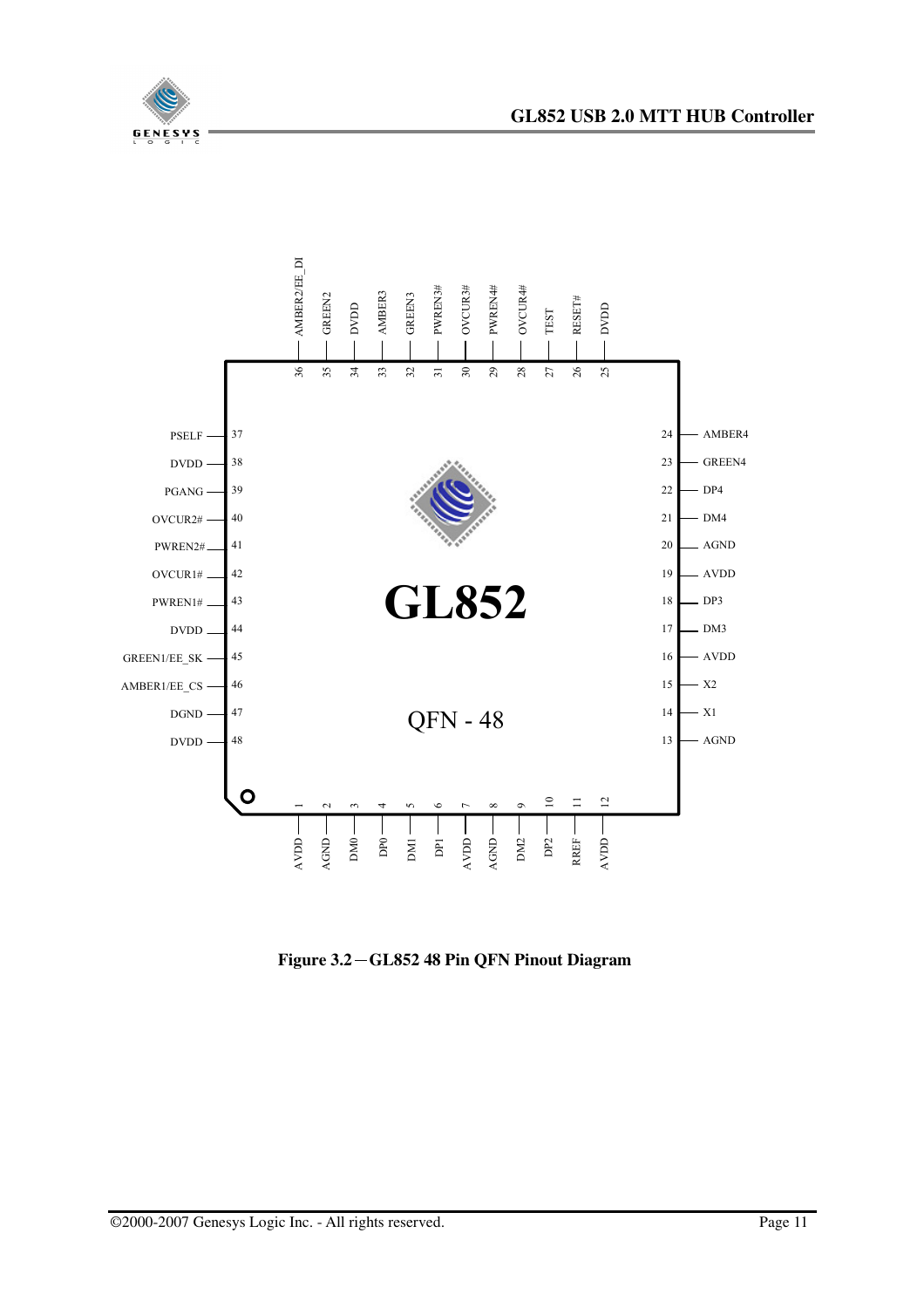

## 3.2 Pin List

| $\text{Pin}\#$ | <b>Pin Name</b> |                          | Type Pin# | <b>Pin Name</b> |          |    | <b>Type Pin#</b> Pin Name | Type Pin#    |    | <b>Pin Name</b>         | <b>Type</b>    |
|----------------|-----------------|--------------------------|-----------|-----------------|----------|----|---------------------------|--------------|----|-------------------------|----------------|
| 1              | <b>AGND</b>     | $\mathbf{P}$             | 17        | <b>RREF</b>     | B        | 33 | <b>NC</b>                 |              | 49 | AMBER2/<br>EE DI        | $\overline{O}$ |
| 2              | NC              | $\blacksquare$           | 18        | <b>AVDD</b>     | P        | 34 | GREEN4                    | $\Omega$     | 50 | <b>PSELF</b>            | $\bf I$        |
| 3              | DM <sub>0</sub> | B                        | 19        | <b>AGND</b>     | P        | 35 | AMBER4                    | $\Omega$     | 51 | <b>DGND</b>             | $\mathbf{P}$   |
| $\overline{4}$ | DP <sub>0</sub> | B                        | 20        | X1              | T        | 36 | <b>DGND</b>               | P            | 52 | <b>DVDD</b>             | $\mathbf{P}$   |
| 5              | NC              | $\overline{\phantom{a}}$ | 21        | X2              | $\Omega$ | 37 | <b>DVDD</b>               | P            | 53 | PGANG/<br><b>SUSPND</b> | B              |
| 6              | NC              | $\blacksquare$           | 22        | <b>AVDD</b>     | P        | 38 | RESET#                    | I            | 54 | OVCUR2#                 | $\bf I$        |
| $\tau$         | NC              | $\blacksquare$           | 23        | <b>AGND</b>     | P        | 39 | <b>TEST</b>               | T            | 55 | PWREN2#                 | $\Omega$       |
| 8              | DM1             | B                        | 24        | NC              | $\sim$   | 40 | OVCUR4#                   | $\bf{I}$     | 56 | OVCUR1#                 | I              |
| 9              | DP1             | B                        | 25        | DM3             | B        | 41 | PWREN4#                   | $\Omega$     | 57 | PWREN1#                 | $\Omega$       |
| 10             | NC              | $\blacksquare$           | 26        | DP3             | B        | 42 | OVCUR3#                   | I            | 58 | <b>DGND</b>             | $\mathbf{P}$   |
| 11             | <b>AVDD</b>     | P                        | 27        | NC              | ٠        | 43 | PWREN3#                   | O            | 59 | <b>DVDD</b>             | $\mathbf{P}$   |
| 12             | <b>AGND</b>     | P                        | 28        | <b>AVDD</b>     | P        | 44 | <b>GREEN3</b>             | $\Omega$     | 60 | GREEN1/<br>EE_SK        | $\overline{O}$ |
| 13             | <b>NC</b>       | $\overline{\phantom{a}}$ | 29        | <b>AGND</b>     | P        | 45 | AMBER3                    | $\Omega$     | 61 | AMBER1/<br>EE_CS        | $\Omega$       |
| 14             | DM <sub>2</sub> | B                        | 30        | NC              | ÷.       | 46 | <b>DGND</b>               | $\mathbf{P}$ | 62 | <b>DGND</b>             | $\mathbf{P}$   |
| 15             | DP <sub>2</sub> | B                        | 31        | DM4             | B        | 47 | <b>DVDD</b>               | P            | 63 | <b>AVDD</b>             | ${\bf P}$      |
| 16             | <b>NC</b>       | $\overline{\phantom{a}}$ | 32        | DP4             | B        | 48 | GREEN2/<br>EE_DO          | B            | 64 | <b>AVDD</b>             | ${\bf P}$      |

**Table 3.1**-**GL852 64 Pin List** 

#### **Table 3.2**-**GL852 48 Pin List**

| $\left  \mathbf{Pin}\# \right $ | <b>Pin Name</b> | Type Pin# |    | <b>Pin Name</b> | <b>Type Pin#</b> |    | <b>Pin Name</b> |          | <b>Type Pin#</b> | <b>Pin Name</b>               | <b>Type</b> |
|---------------------------------|-----------------|-----------|----|-----------------|------------------|----|-----------------|----------|------------------|-------------------------------|-------------|
| 1                               | <b>AVDD</b>     | P         | 13 | <b>AGND</b>     | P                | 25 | <b>DVDD</b>     | P        | 37               | <b>PSELF</b>                  | I           |
| 2                               | <b>AGND</b>     | P         | 14 | X1              | Ι                | 26 | RESET#          | L        | 38               | <b>DVDD</b>                   | P           |
| 3                               | DM0             | B         | 15 | X2              | $\Omega$         | 27 | <b>TEST</b>     | L        | 39               | <b>PGANG</b>                  | B           |
| $\overline{4}$                  | DP <sub>0</sub> | B         | 16 | <b>AVDD</b>     | P                | 28 | OVCUR4#         | I        | 40               | $\overline{\text{OVCUR2#}}$   | T           |
| 5                               | DM1             | B         | 17 | DM3             | B                | 29 | PWREN4#         | $\Omega$ | 41               | PWREN2#                       | $\Omega$    |
| 6                               | DP1             | B         | 18 | DP3             | B                | 30 | <b>OVCUR3#</b>  | L        | 42               | $\overline{OVCUR1#}$          | I           |
| 7                               | <b>AVDD</b>     | P         | 19 | <b>AVDD</b>     | P                | 31 | PWREN3#         | $\Omega$ | 43               | PWREN1#                       | $\Omega$    |
| 8                               | <b>AGND</b>     | P         | 20 | <b>AGND</b>     | P                | 32 | <b>GREEN3</b>   | $\Omega$ | 44               | <b>DVDD</b>                   | P           |
| 9                               | DM2             | B         | 21 | DM4             | B                | 33 | AMBER3          | $\Omega$ | 45               | GREEN1/<br>EE SK              | $\Omega$    |
| 10                              | DP <sub>2</sub> | B         | 22 | DP4             | B                | 34 | <b>DVDD</b>     | P        | 46               | AMBER <sub>1</sub> /<br>EE_CS | $\Omega$    |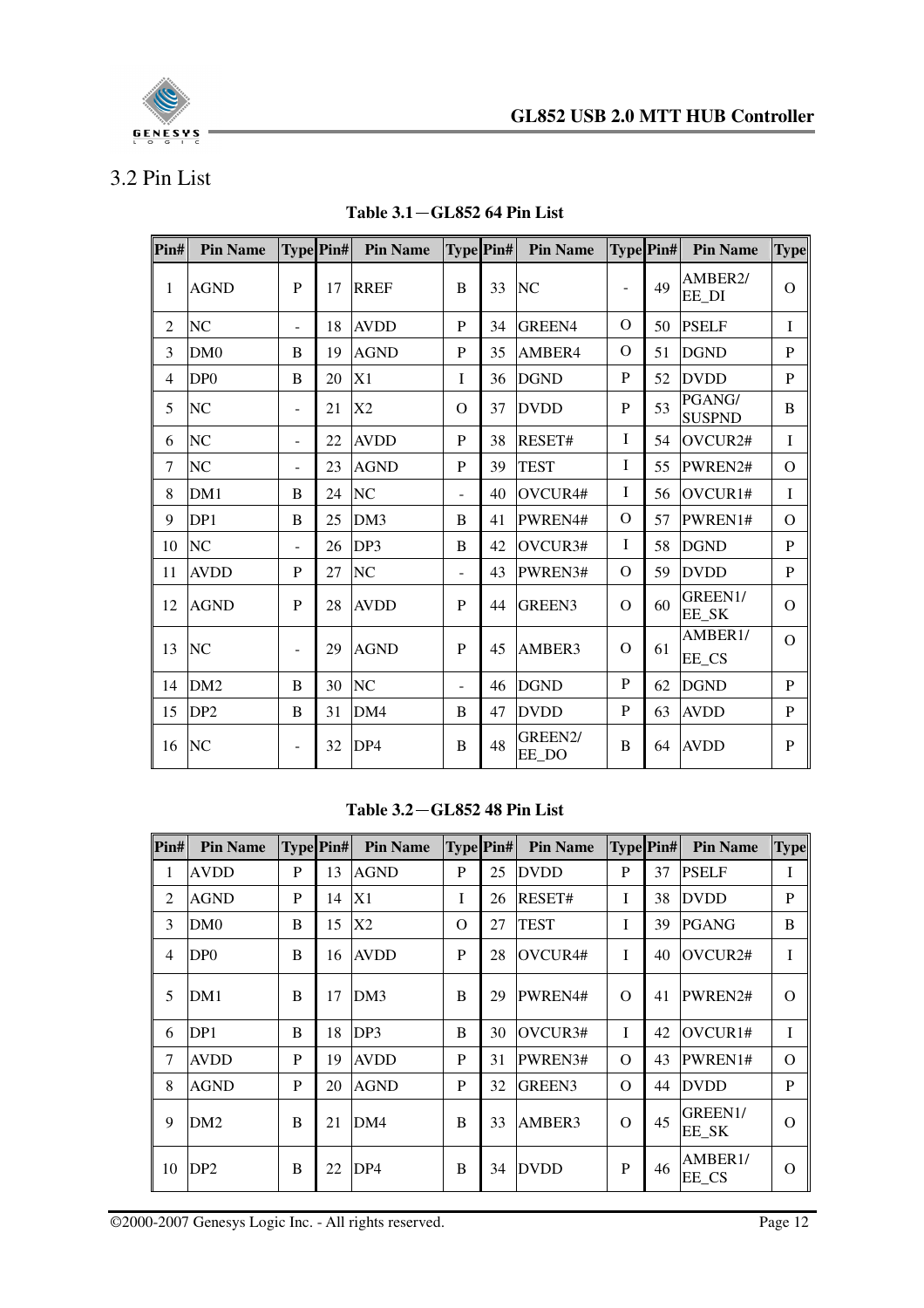

|    | <b>RREF</b> | 23 | GREEN4 | 33 | GREEN2/<br>EE DO              | 47 | DGND    |  |
|----|-------------|----|--------|----|-------------------------------|----|---------|--|
| 12 | <b>AVDD</b> | 24 | AMBER4 | 36 | AMBER <sub>2</sub> /<br>EE DI |    | 48 DVDD |  |

#### **3.3 Pin Descriptions**

|                 | <b>USB</b> Interface |              |          |                                                                             |  |  |  |  |  |  |  |
|-----------------|----------------------|--------------|----------|-----------------------------------------------------------------------------|--|--|--|--|--|--|--|
| <b>Pin Name</b> | <b>GL852</b>         | <b>GL852</b> | I/O Type | <b>Description</b>                                                          |  |  |  |  |  |  |  |
|                 | <b>64 Pin#</b>       | 48Pin#       |          |                                                                             |  |  |  |  |  |  |  |
| DM0,DP0         | 3,4                  | 3,4          | B        | <b>USB</b> signals for USPORT                                               |  |  |  |  |  |  |  |
| DM1,DP1         | 8,9                  | 5,6          | B        | <b>USB</b> signals for DSPORT1                                              |  |  |  |  |  |  |  |
| DM2,DP2         | 14,15                | 9,10         | B        | <b>USB</b> signals for DSPORT2                                              |  |  |  |  |  |  |  |
| DM3,DP3         | 25,26                | 17,18        | B        | <b>USB</b> signals for DSPORT3                                              |  |  |  |  |  |  |  |
| DM4.DP4         | 31,32                | 21,22        | B        | <b>USB</b> signals for DSPORT4                                              |  |  |  |  |  |  |  |
| <b>RREF</b>     | 17                   | 11           | B        | A 680Ω resister must be connected between RREF and<br>analog ground (AGND). |  |  |  |  |  |  |  |

Note: USB signals must be carefully handled in PCB routing. For detailed information, please refer to **GL852 Design Guideline**.

|                         | <b>HUB</b> Interface |                |                                                                                                                                                                                                                                                                                                                                                                                                                                                      |                                                                                                                                                      |  |  |  |  |  |  |
|-------------------------|----------------------|----------------|------------------------------------------------------------------------------------------------------------------------------------------------------------------------------------------------------------------------------------------------------------------------------------------------------------------------------------------------------------------------------------------------------------------------------------------------------|------------------------------------------------------------------------------------------------------------------------------------------------------|--|--|--|--|--|--|
| <b>Pin Name</b>         | <b>GL852</b>         | <b>GL852</b>   | I/O Type                                                                                                                                                                                                                                                                                                                                                                                                                                             | <b>Description</b>                                                                                                                                   |  |  |  |  |  |  |
|                         | <b>64 Pin#</b>       | 48Pin#         |                                                                                                                                                                                                                                                                                                                                                                                                                                                      |                                                                                                                                                      |  |  |  |  |  |  |
| OVCUR1#~4               | 56,54,<br>42,40      | 42,40,30,28    | (pu)                                                                                                                                                                                                                                                                                                                                                                                                                                                 | Active low. Over current indicator for DSPORT1~4<br>OVCUR1# is the only over current flag for GANG<br>mode.                                          |  |  |  |  |  |  |
| PWREN1#~4               | 57,55,<br>43,41      | 43, 41, 31, 29 | $\Omega$                                                                                                                                                                                                                                                                                                                                                                                                                                             | Active low. Power enable output for DSPORT1~4<br>PWREN1# is the only power-enable output for GANG<br>mode.                                           |  |  |  |  |  |  |
| GREEN1~4                | 60,48,<br>44,34      | 45, 35, 32, 23 | 1,3,4:O<br>2: B<br>(pd)                                                                                                                                                                                                                                                                                                                                                                                                                              | Green LED indicator for DSPORT1~4<br>*GREEN[1~2] are also used to access the external EEPROM<br>For detailed information, please refer to Chapter 5. |  |  |  |  |  |  |
| AMBER1~4                | 61,49,<br>45,35      | 46, 36, 33, 24 | $\Omega$<br>(pd)                                                                                                                                                                                                                                                                                                                                                                                                                                     | Amber LED indicator for DSPORT1~4<br>*Amber [1~2] are also used to access the external EEPROM                                                        |  |  |  |  |  |  |
| <b>PSELF</b>            | 50                   | 37             | I                                                                                                                                                                                                                                                                                                                                                                                                                                                    | 0: GL852 is bus-powered.<br>1: GL852 is self-powered.                                                                                                |  |  |  |  |  |  |
| PGANG/<br><b>SUSPND</b> | 53                   | 39             | This pin is default put in input mode after power-on<br>reset. Individual/gang mode is strapped during this<br>period. After the strapping period, this pin will be set to<br>output mode, and then output high for normal mode.<br>B<br>When GL852 is suspended, this pin will output low.<br>*For detailed explanation, please see Chapter 5<br>input:1, output: 0@normal, 1@suspend<br>Gang<br>input:0, output: 1@normal, 0@suspend<br>Individual |                                                                                                                                                      |  |  |  |  |  |  |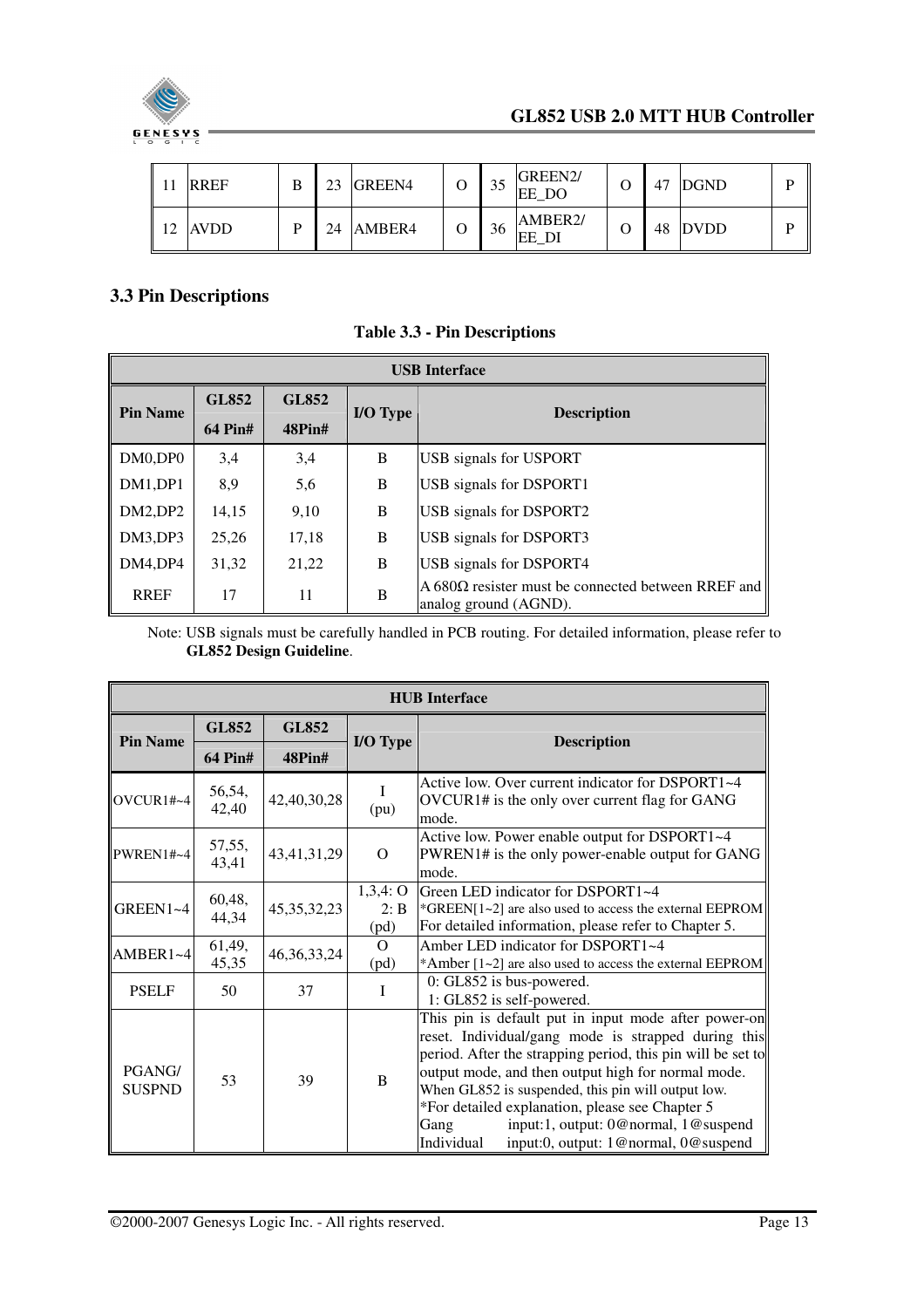

|                 | <b>Clock and Reset Interface</b> |               |          |                                                                                                                                      |  |  |  |  |  |  |  |
|-----------------|----------------------------------|---------------|----------|--------------------------------------------------------------------------------------------------------------------------------------|--|--|--|--|--|--|--|
| <b>Pin Name</b> | <b>GL852</b>                     | <b>GL852</b>  | I/O Type | <b>Description</b>                                                                                                                   |  |  |  |  |  |  |  |
|                 | $64P$ in#                        | <b>48Pin#</b> |          |                                                                                                                                      |  |  |  |  |  |  |  |
| X <sub>1</sub>  | 20                               | 14            |          | 12MHz crystal clock input.                                                                                                           |  |  |  |  |  |  |  |
| X2              | 21                               | 15            | $\Omega$ | 12MHz crystal clock output.                                                                                                          |  |  |  |  |  |  |  |
| RESET#          | 38                               | 26            |          | Active low. External reset input, default pull high $10K\Omega$ .<br>When RESET# = low, whole chip is reset to the initial<br>state. |  |  |  |  |  |  |  |

| <b>System Interface</b>                                                                     |                              |        |                 |                    |  |  |
|---------------------------------------------------------------------------------------------|------------------------------|--------|-----------------|--------------------|--|--|
| <b>Pin Name</b>                                                                             | <b>GL852</b><br><b>GL852</b> |        | <b>I/O Type</b> | <b>Description</b> |  |  |
|                                                                                             | <b>64 Pin#</b>               | 48Pin# |                 |                    |  |  |
| 0: Normal operation.<br><b>TEST</b><br>27<br>39<br>1: Chip will be put in test mode.<br>'pd |                              |        |                 |                    |  |  |

|                 |                                              |                       |          | <b>Power / Ground</b>                         |  |
|-----------------|----------------------------------------------|-----------------------|----------|-----------------------------------------------|--|
| <b>Pin Name</b> | <b>GL852</b>                                 | <b>GL852</b>          | I/O Type | <b>Description</b>                            |  |
|                 | <b>64 Pin#</b>                               | 48Pin#                |          |                                               |  |
| <b>AVDD</b>     | 11,18,22,<br>28,64                           | 1,7,12,16,19          | P        | 3.3V analog power input for analog circuits.  |  |
| <b>AGND</b>     | 1, 12, 19,<br>23,29                          | 2,8,13,20,            | P        | Analog ground input for analog circuits.      |  |
| <b>DVDD</b>     | 37,47,<br>52,59                              | 25, 34, 38, 44,<br>48 | P        | 3.3V digital power input for digital circuits |  |
| <b>DGND</b>     | 36,46,<br>51,58,62                           | 47                    | P        | Digital ground input for digital circuits.    |  |
| NC              | $2,5 \sim 7,10$ ,<br>13, 16, 24,<br>27,30,33 |                       |          | No connection                                 |  |

Note: Analog circuits are quite sensitive to power and ground noise. PCB layout must take care the power routing and the ground plane. For detailed information, please refer to **GL852 Design Guideline**.

#### **Notation:**

| Type |              | Output                            |
|------|--------------|-----------------------------------|
|      | I            | Input                             |
|      | В            | Bi-directional                    |
|      | B/I          | Bi-directional, default input     |
|      | B/O          | Bi-directional, default output    |
|      | P            | Power / Ground                    |
|      | $\mathbf{A}$ | Analog                            |
|      | SO.          | Automatic output low when suspend |
|      | pu           | Internal pull up                  |
|      | pd           | Internal pull down                |
|      | odpu         | Open drain with internal pull up  |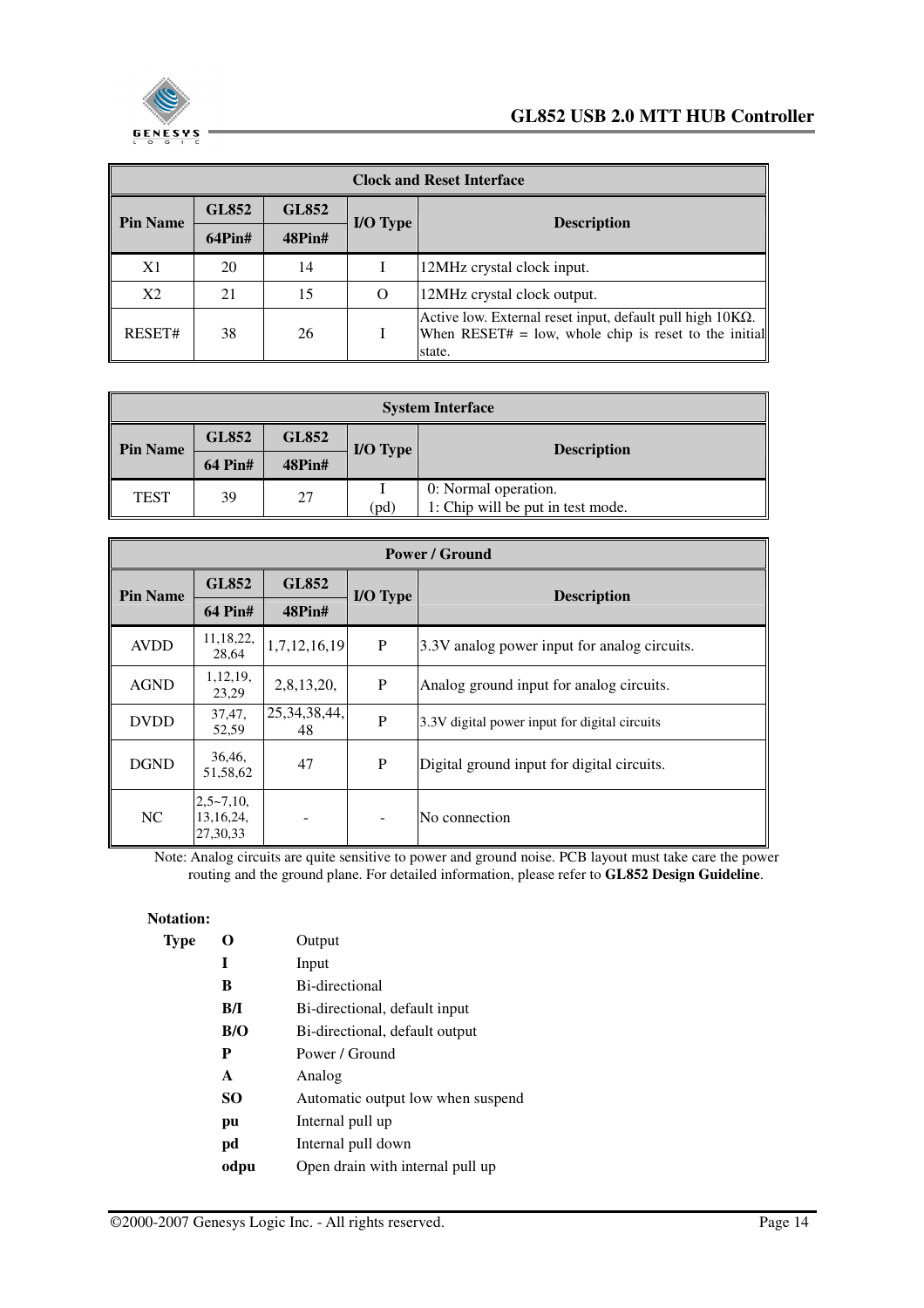

## **CHAPTER 4 BLOCK DIAGRAM**



**Figure 4.1 - GL852 Block Diagram (multiple TT)**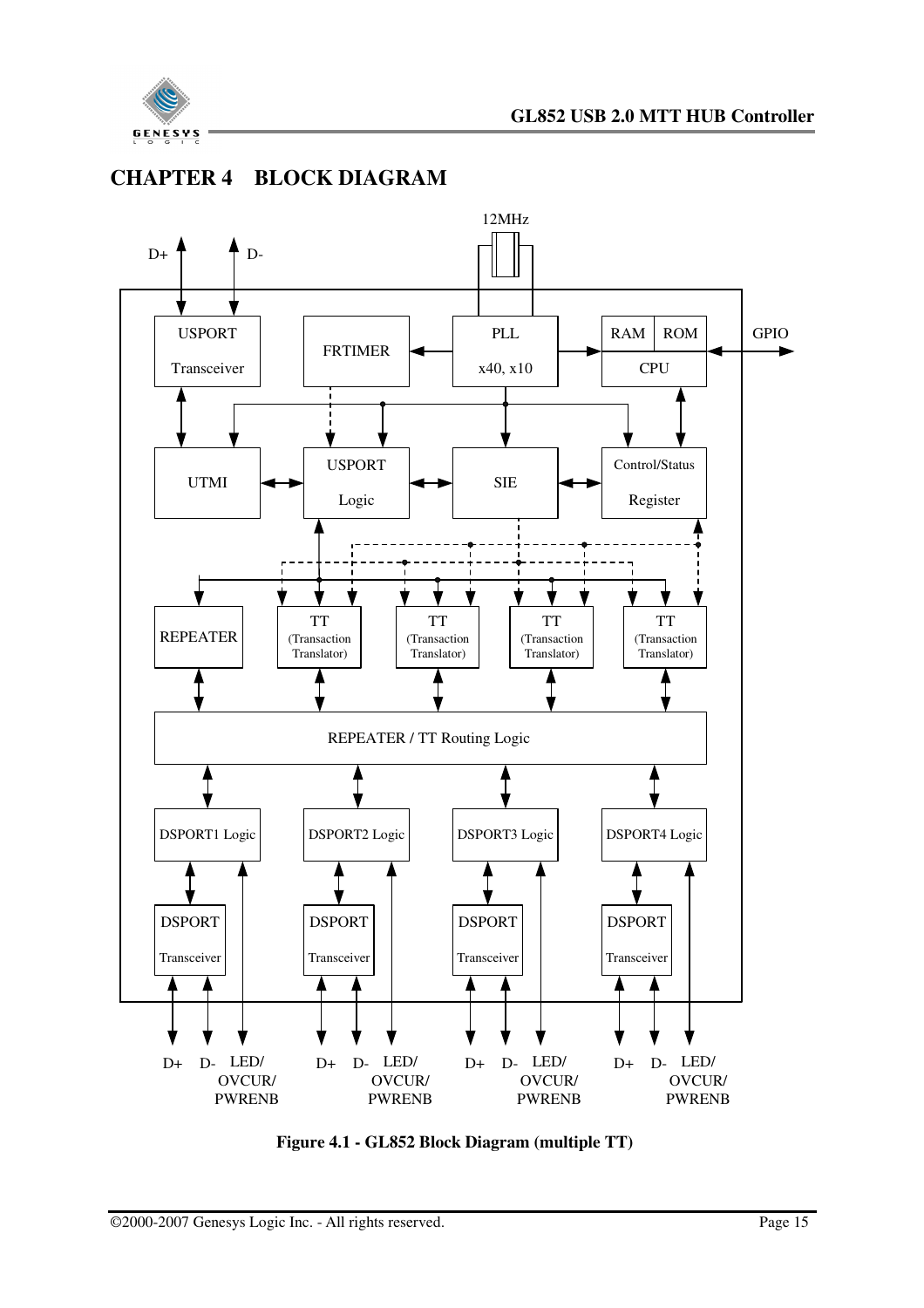

## **CHAPTER 5 FUNCTION DESCRIPTION**

#### **5.1 General**

#### **5.1.1 USPORT Transceiver**

USPORT (upstream port) transceiver is the analog circuit that supports both full-speed and high-speed electrical characteristics defined in chapter 7 of USB specification Revision 2.0. USPORT transceiver will operate in full-speed electrical signaling when GL852 is plugged into a 1.1 host/hub. USPORT transceiver will operate in high-speed electrical signaling when GL852 is plugged into a 2.0 host/hub.

#### **5.1.2 PLL (Phase Lock Loop)**

GL852 contains a 40x PLL. PLL generates the clock sources for the whole chip. The generated clocks are proven quite accurate that help in generating high speed signal without jitter.

#### **5.1.3 FRTIMER**

This module implements hub (micro)frame timer. The (micro)frame timer is derived from the hub's local clock and is synchronized to the host (micro)frame period by the host generated Start of (micro)frame (SOF). FRTIMER keeps tracking the host's SOF such that GL852 is always safely synchronized to the host. The functionality of FRTIMER is described in section 11.2 of USB Specification Revision 2.0.

#### **5.1.4** µ**C**

µC is the micro-processor unit of GL852. It is an 8-bit RISC processor with 2K ROM and 64 bytes RAM. It operates at 6MIPS of 12Mhz clock to decode the USB command issued from host and then prepares the data to respond to the host. In addition, µC can handle GPIO (general purpose I/O) settings and reading content of EEPROM to support high flexibility for customers of different configurations of hub. These configurations include self/bus power mode setting, individual/gang mode setting, downstream port number setting, device removable/non-removable setting, and PID/VID setting.

#### **5.1.5 UTMI (USB 2.0 Transceiver Macrocell Interface)**

UTMI handles the low level USB protocol and signaling. It's designed based on the Intel's UTMI specification 1.01. The major functions of UTMI logic are to handle the data and clock recovery, NRZI encoding/decoding, Bit stuffing /de-stuffing, supporting USB 2.0 test modes, and serial/parallel conversion.

#### **5.1.6 USPORT logic**

USPORT implements the upstream port logic defined in section 11.6 of USB specification Revision 2.0. It mainly manipulates traffics in the upstream direction. The main functions include the state machines of Receiver and Transmitter, interfaces between UTMI and SIE, and traffic control to/from the REPEATER and TT.

#### **5.1.7 SIE (Serial Interface Engine)**

SIE handles the USB protocol defined in chapter 8 of USB specification Revision 2.0. It co-works with  $\mu$ C to play the role of the hub kernel. The main functions of SIE include the state machine of USB protocol flow, CRC check, PID error check, and timeout check. Unlike USB 1.1, bit stuffing/de-stuffing is implemented in UTMI, not in SIE.

#### **5.1.8 Control/Status register**

Control/Status register is the interface register between hardware and firmware. This register contains the information necessary to control endpoint0 and endpoint1 pipelines. Through the firmware based architecture, GL852 possesses higher flexibility to control the USB protocol easily and correctly.

#### **5.1.9 REPEATER**

Repeater logic implements the control logic defined in section 11.4 and section 11.7 of USB specification Revision 2.0. REPEATER controls the traffic flow when upstream port and downstream port are signaling in the same speed. In addition, REPEATER will generate internal resume signal whenever a wakeup event is issued under the situation that hub is globally suspended.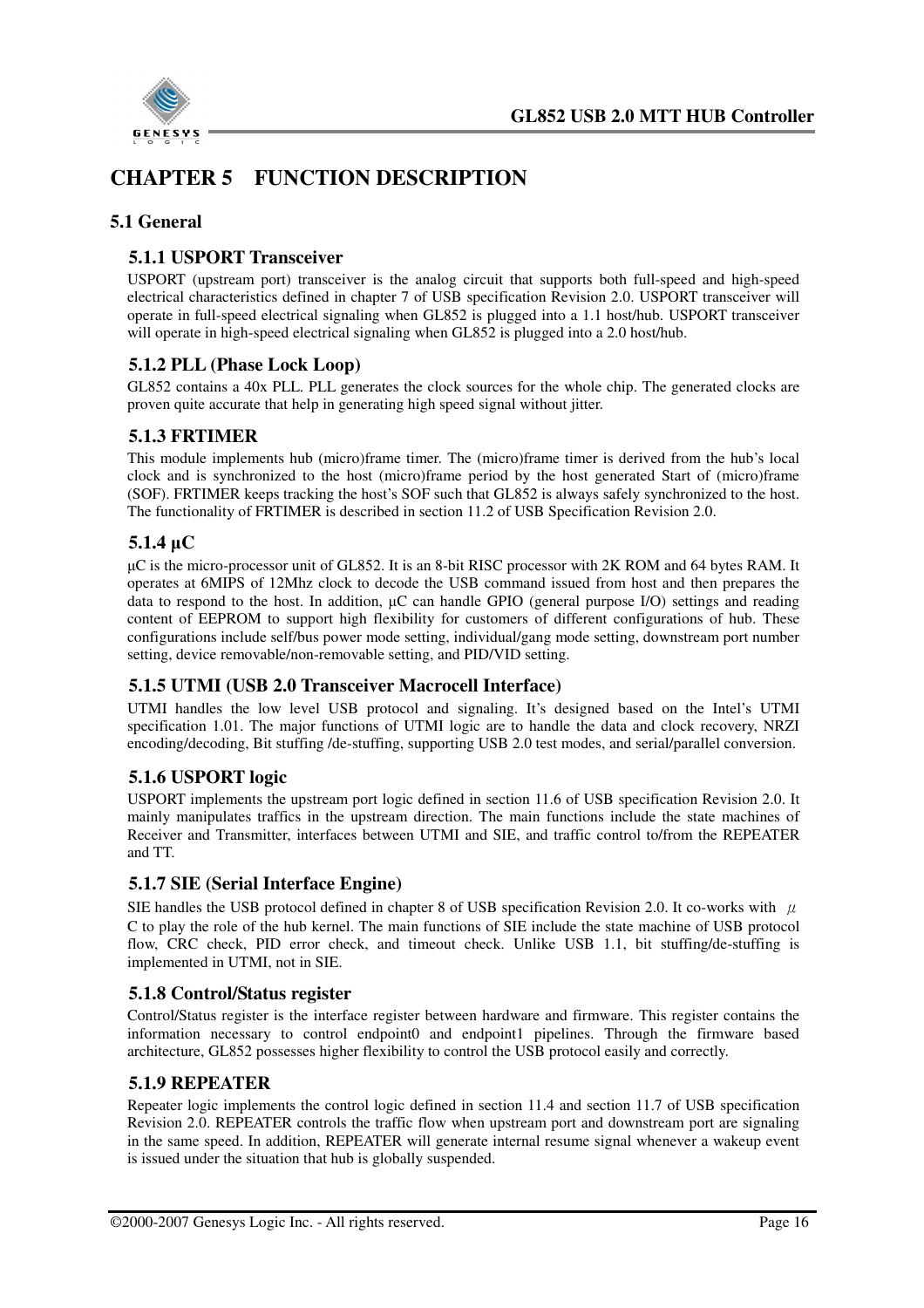

#### **5.1.10. TT (Transaction Translator)**

TT implements the control logic defined in section  $11.14 \approx 11.22$  of USB specification Revision 2.0. TT basically handles the unbalanced traffic speed between the USPORT (operating in HS) and DSPORTS (operating in FS/LS) of hub. GL852 adopts multiple TT architecture to provide the most performance effective solution. Multiple TT provides control logics for each downstream port respectively.

#### **5.1.11 REPEATER/TT routing logic**

REPEATER and TT are the major traffic control machines in the USB 2.0 hub. Under situation that USPORT and DSPORT are signaling in the same speed, REPEATER/TT routing logic switches the traffic channel to the REPEATER. Under situation that USPORT is in the high speed signaling and DSPORT is in the full/low speed signaling, REPEATER/TT routing logic switches the traffic channel to the TT.

#### **5.1.11.1 Connected to 1.1 Host/Hub**

If an USB 2.0 hub is connected to the downstream port of an USB 1.1 host/hub, it will operate in USB 1.1 mode. For an USB 1.1 hub, both upstream direction traffic and downstream direction traffic are passing through REPEATER. That is, the REPEATER/TT routing logic will route the traffic channel to the REPEATER.



**Figure 5.1 - Operating in USB 1.1 scheme** 

#### **5.1.11.2 Connected to USB 2.0 Host/Hub**

If an USB 2.0 hub is connected to an USB 2.0 host/hub, it will operate in USB 2.0 mode. The upstream port signaling is in high speed with bandwidth of 480 Mbps under this environment. The traffic channel will then be routed to the REPEATER when the device connected to the downstream port is signaling also in high speed. On the other hand, the traffic channel will then be routed to TT when the device connected to the downstream port is signaling in full/low speed.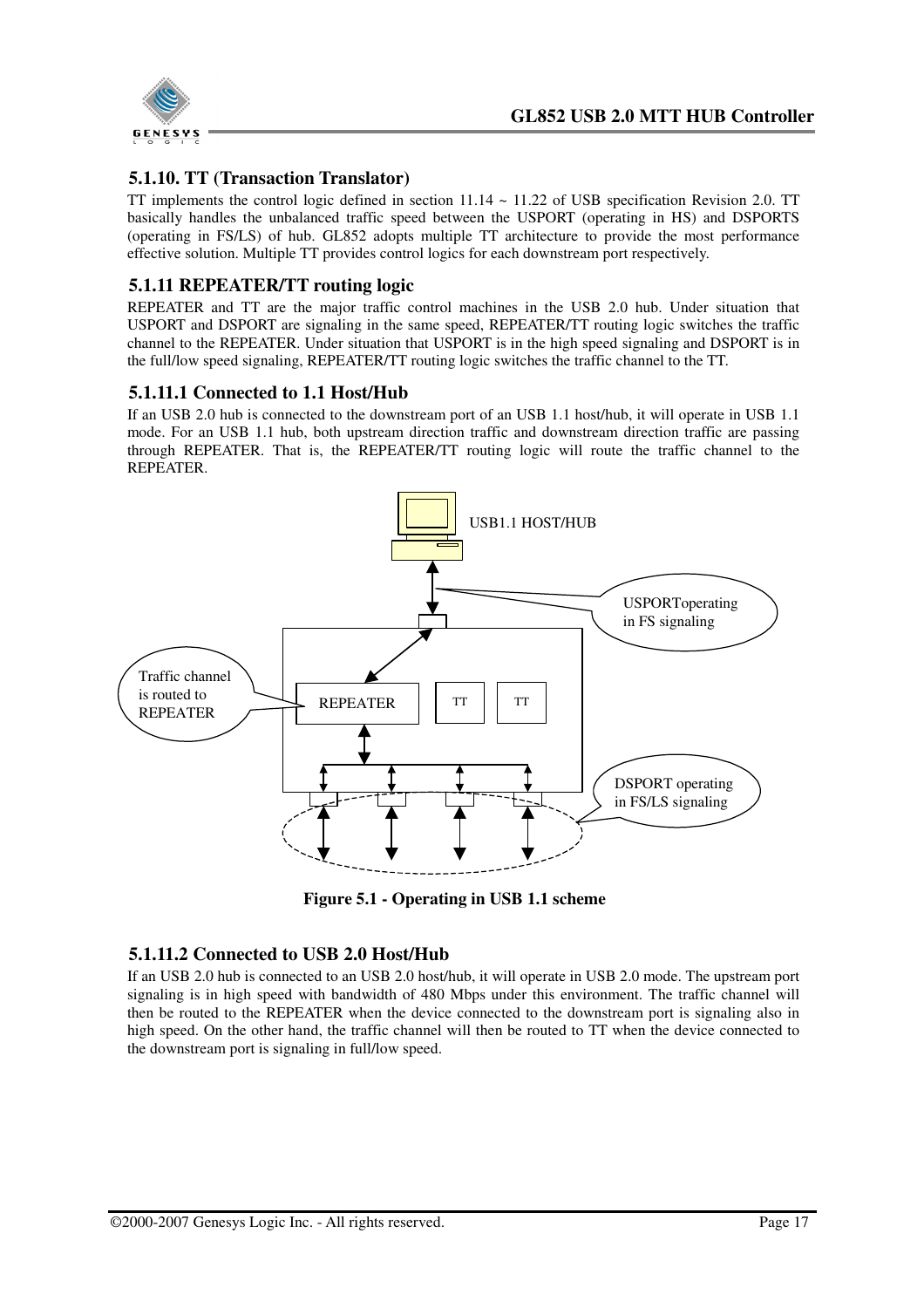



**Figure 5.2 - Operating in USB 2.0 scheme** 

#### **5.12 DSPORT logic**

DSPORT (downstream port) logic implements the control logic defined in section 11.5 of USB specification Revision 2.0. It mainly manipulates the state machine, the connection/disconnection detection, over current detection and power enable control, and the status LED control of the downstream port. Besides, it also output the control signals to the DSPORT transceiver.

#### **5.13 DSPORT Transceiver**

DSPORT transceiver is the analog circuit that supports high-speed, full-speed, and low-speed electrical characteristics defined in chapter 7 of USB specification Revision 2.0. In addition, each DSPORT transceiver accurately controls its own squelch level to detect the detachment and attachment of devices.

#### **5.2 Configuration and I/O Settings**

#### **5.2.1 RESET# Setting**

GL852 integrates in the pull-up 1.5KΩ resister of the upstream port. When RESET# is enabled, the internal 1.5KΩ pull-up resister will be disconnected to the 3.3V power. To meet the requirement (p.141) of the USB 2.0 specification, pull-up resister should be disconnected while lacking of USB cable power (Vbus). Therefore, we suggest designing the RESET# circuit as following figure to meet the requirement mentioned above.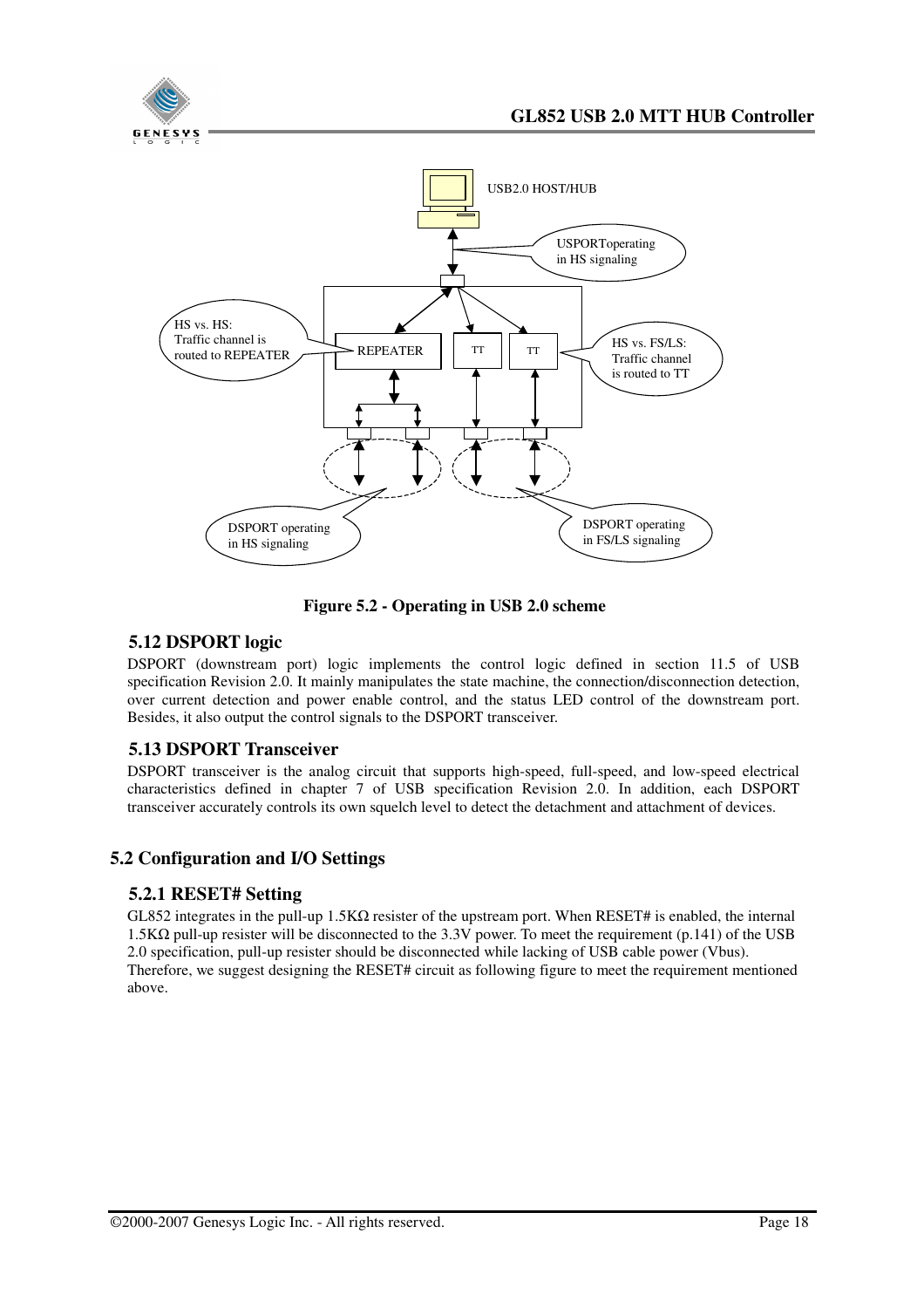

Inside GL852 $\triangleleft$ 

**V**bus  $(5V)$ 



 $\triangleright$  On PCB

GL852 internally contains a power on reset circuit. The power on sequence is depicted in the next picture. To fully control the reset process of GL852, we suggest the reset time applied in the external reset circuit should longer than that of the internal reset circuit.



**Figure 5.4 - Power on sequence of GL852** 

#### **5.2.2 PGANG/SUSPND Setting**

To save pin count, GL852 uses the same pin to decide individual/gang mode as well as to output the suspend flag. The individual/gang mode is decided within 20us after power on reset. Then, about 50ms later, this pin is changed to output mode. GL852 outputs the suspend flag once it is globally suspended. For individual mode, a pull low resister greater than 100KΩ should be placed. For gang mode, a pull high resister which greater than 100KΩ should be placed. In figure 5.6, we also depict the suspend LED indicator schematics. It should be noticed that the polarity of LED must be followed, otherwise the suspend current will be over spec limitation (2.5mA).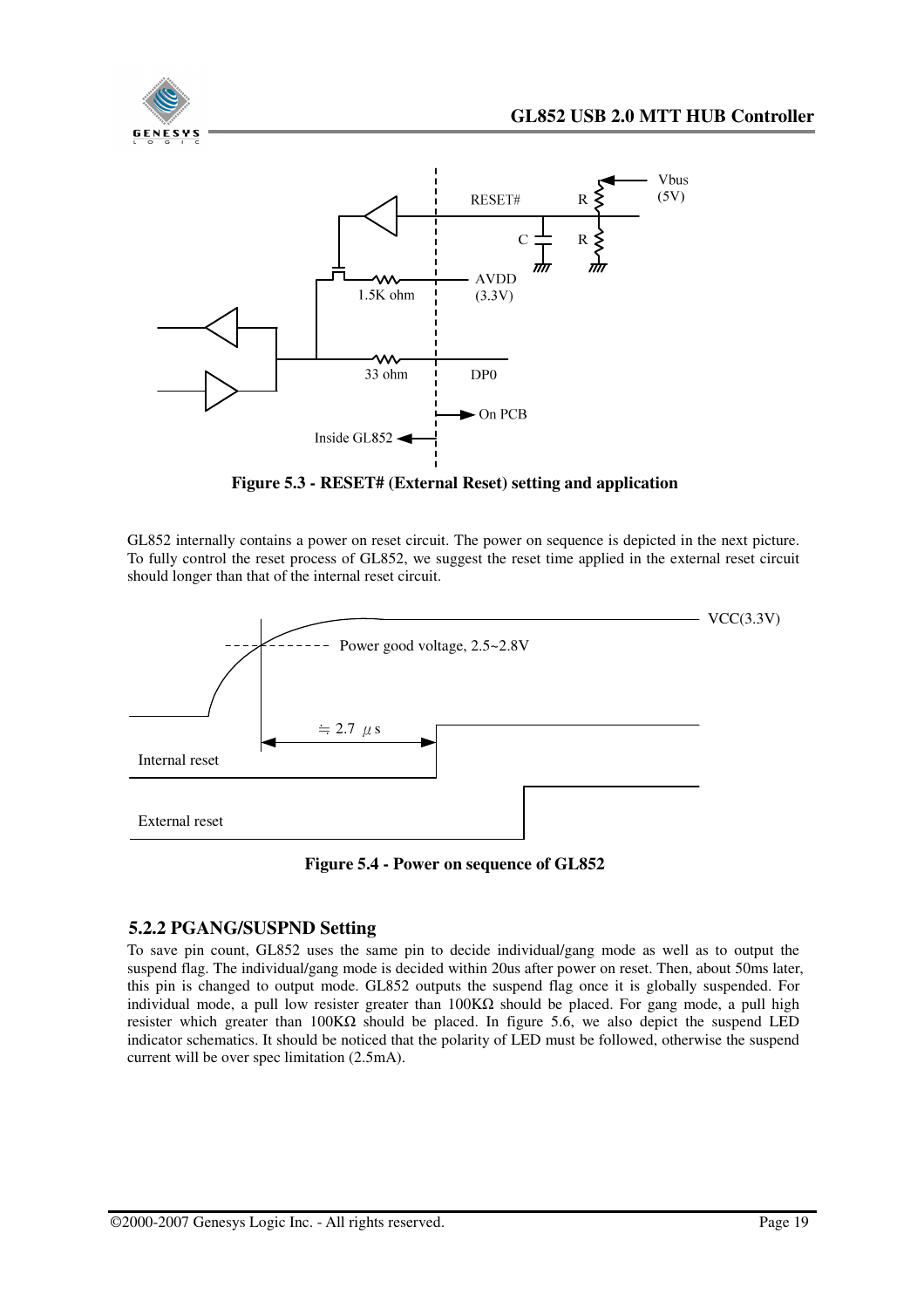



**Figure 5.6 - GANG Mode Setting** 

#### **5.2.3 SELF/BUS Power Setting**

GL852 can operate under bus power and conform to the power consumption limitation completely (suspend current < 2.5 mA, normal operation current < 100 mA). By setting PSELF, GL852 can be configured as a bus-power or a self-power hub.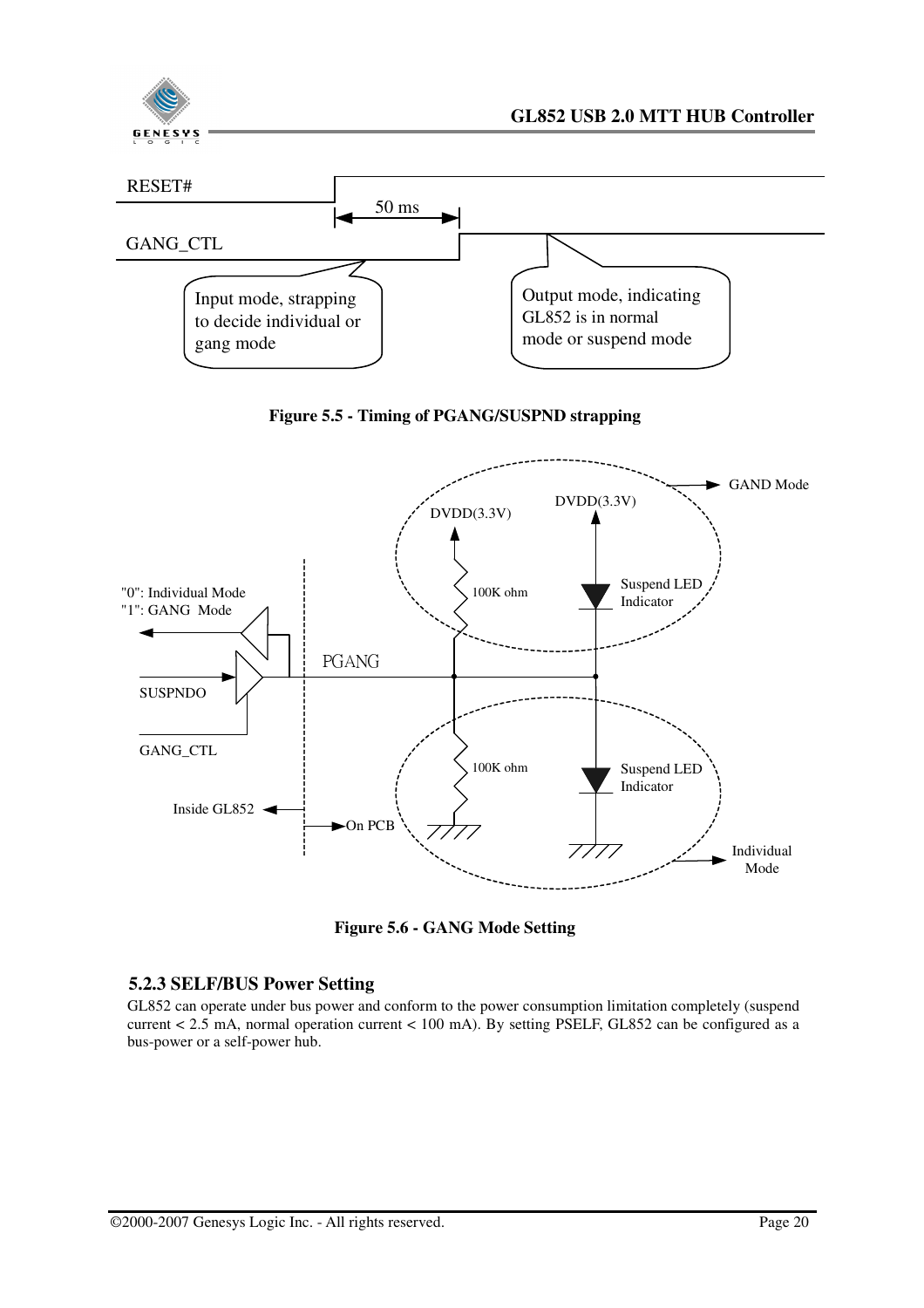



**Figure 5.7 - SELF/BUS Power Setting** 

#### **5.2.4 LED Connections**

GL852 controls the LED lighting according to the flow defined in section 11.5.3 of Universal Serial Bus Specification Revision2.0. Both manual mode and Automatic mode are supported in GL852. When GL852 is globally suspended, GL852 will turn off the LED to save power.



**Figure 5.8 - LED Connection** 

#### **5.2.5 EEPROM Setting**

GL852 replies to host commands by the default settings in the internal ROM. GL852 also offers the ability to reply to the host according to the settings in the external EEPROM(93C46). The following table shows the configuration of 93C46.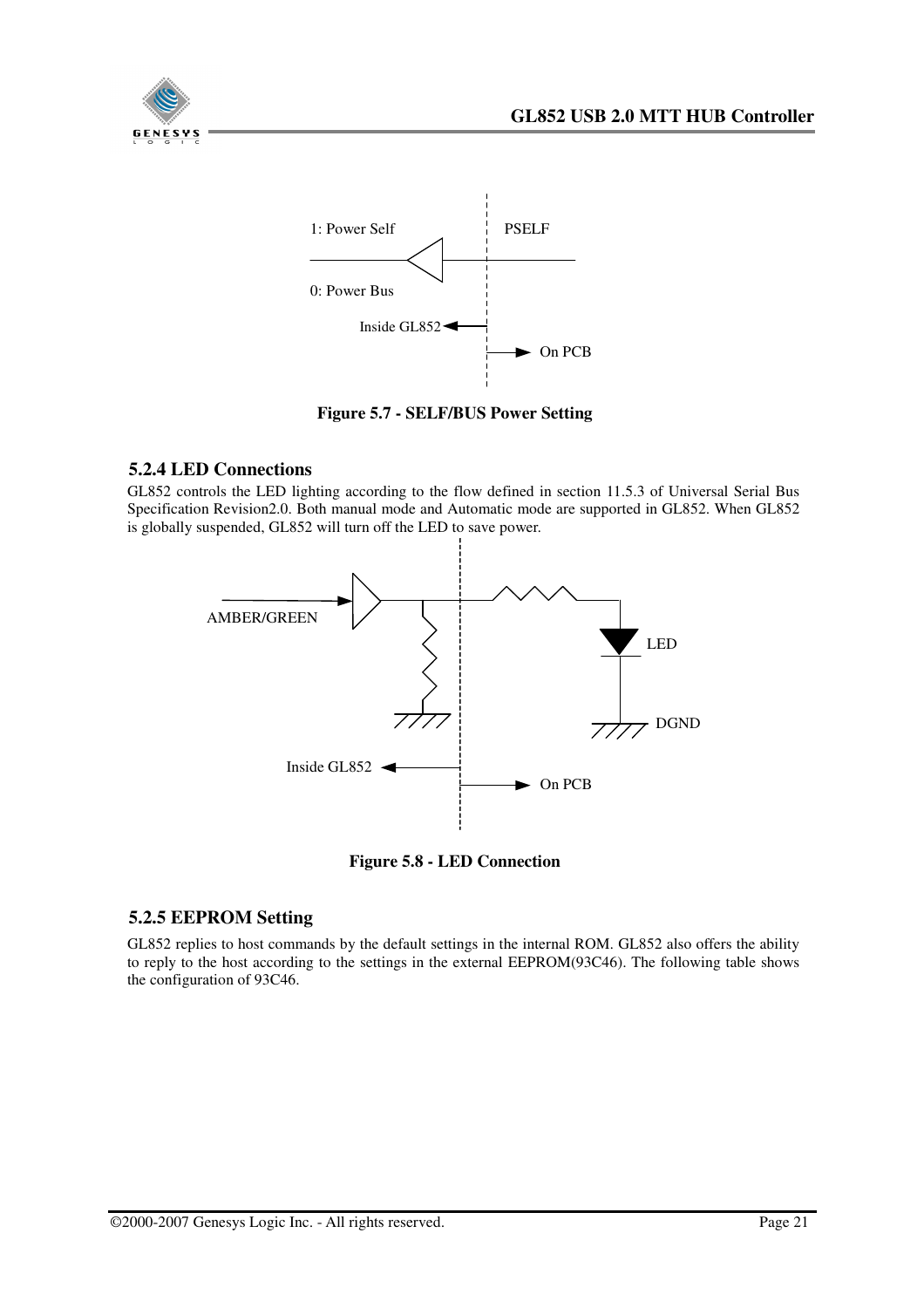

#### **Table 5.1 - 93C46 Configuration**

**Unit: Byte** 

|                 | $\bf{00}$                                                                                                          | 01                  | 02 | 0 <sub>3</sub> | 04                       | 05 | 06                                       | 07          | 08              | 09       | 0A |          | 0B 0C | 0 <sub>D</sub> | 0 <sub>E</sub> | 0 <sub>F</sub> |
|-----------------|--------------------------------------------------------------------------------------------------------------------|---------------------|----|----------------|--------------------------|----|------------------------------------------|-------------|-----------------|----------|----|----------|-------|----------------|----------------|----------------|
| 00 <sub>h</sub> | $VID_L$                                                                                                            |                     |    |                | VID_H PID_L PID_H CHKSUM | FF | <b>DEVICE</b><br><b>REMOVABLE NUMBER</b> | <b>PORT</b> | <b>MaxPower</b> | $\rm FF$ | FF | $\rm FF$ | FF    | FF             | FF             | FF             |
| 10 <sub>h</sub> | <b>VENDOR</b><br><b>LENGTH</b>                                                                                     | $\rightarrow$ start |    |                |                          |    |                                          |             |                 |          |    |          |       |                |                |                |
| 20 <sub>h</sub> |                                                                                                                    |                     |    |                |                          |    | Vendor string (ASC II code)              |             |                 |          |    |          |       |                |                |                |
| 30h             |                                                                                                                    | end                 |    |                |                          |    |                                          |             |                 |          |    |          |       |                |                |                |
| 40h             | <b>PRODUCT</b><br><b>LENGTH</b>                                                                                    | $\rightarrow$ start |    |                |                          |    |                                          |             |                 |          |    |          |       |                |                |                |
| 50h             |                                                                                                                    |                     |    |                |                          |    | Product String(ASC II code)              |             |                 |          |    |          |       |                |                |                |
| 60h             |                                                                                                                    |                     |    |                |                          |    |                                          |             |                 |          |    |          |       |                |                | end            |
| 70h             | $\rightarrow$ start<br>Serial Number String(ASC II code)<br><b>SERIAL</b><br><b>NUMBER</b><br><b>LENGTH</b><br>end |                     |    |                |                          |    |                                          |             |                 |          |    |          |       |                |                |                |
|                 |                                                                                                                    |                     |    |                |                          |    |                                          |             |                 |          |    |          |       |                |                |                |

Note: 1. VID\_H/VID\_L: high/low byte of VID value

- 2. PID\_H/PID\_L: high/low byte of PID value
- 3. CHKSUM: CHKSUM must equal to VID\_H + VID\_L + PID\_H + PID\_L + 1,otherwise firmware will ignore the EEPROM settings.
- 4. PORT NO: port number, value must be 1~4.
- 5. MaxPower : Describe the maximum power consumption, range=0Ma~500Ma .
- Value  $\rightarrow$  00H~FAH (unit = 2Ma)
- 6. DEVICE REMOVALBE:

| -<br>$\sim$ |        | $\mathbf{P}\mathbf{Q}\mathbf{P}\mathbf{T}$ | <b>PORT</b>      | PORT             | <b>PORT</b> |   |
|-------------|--------|--------------------------------------------|------------------|------------------|-------------|---|
|             | $\sim$ | <b>REMOVABLE</b>                           | <b>REMOVABLE</b> | <b>REMOVABLE</b> | REMOVABL    | - |
|             |        | $0.5$ $11.7$                               |                  |                  |             |   |

 0: Device attached to this port is removable. 1: Device attached to this port is non-removable.

- 7. VENDOR LENGTH: offset 10h contains the length of the vendor string. Values of vendor string is contained from 11h~3Fh.
- 8. PRODUCT LENGTH: offset 40h contains the length of product string. Values of product string is contained from 41h~6Fh.
- 9. SERIAL NUMBER LENGTH: offset 70h contains the value of serial number string. Values of serial number string is contained after offset 71h.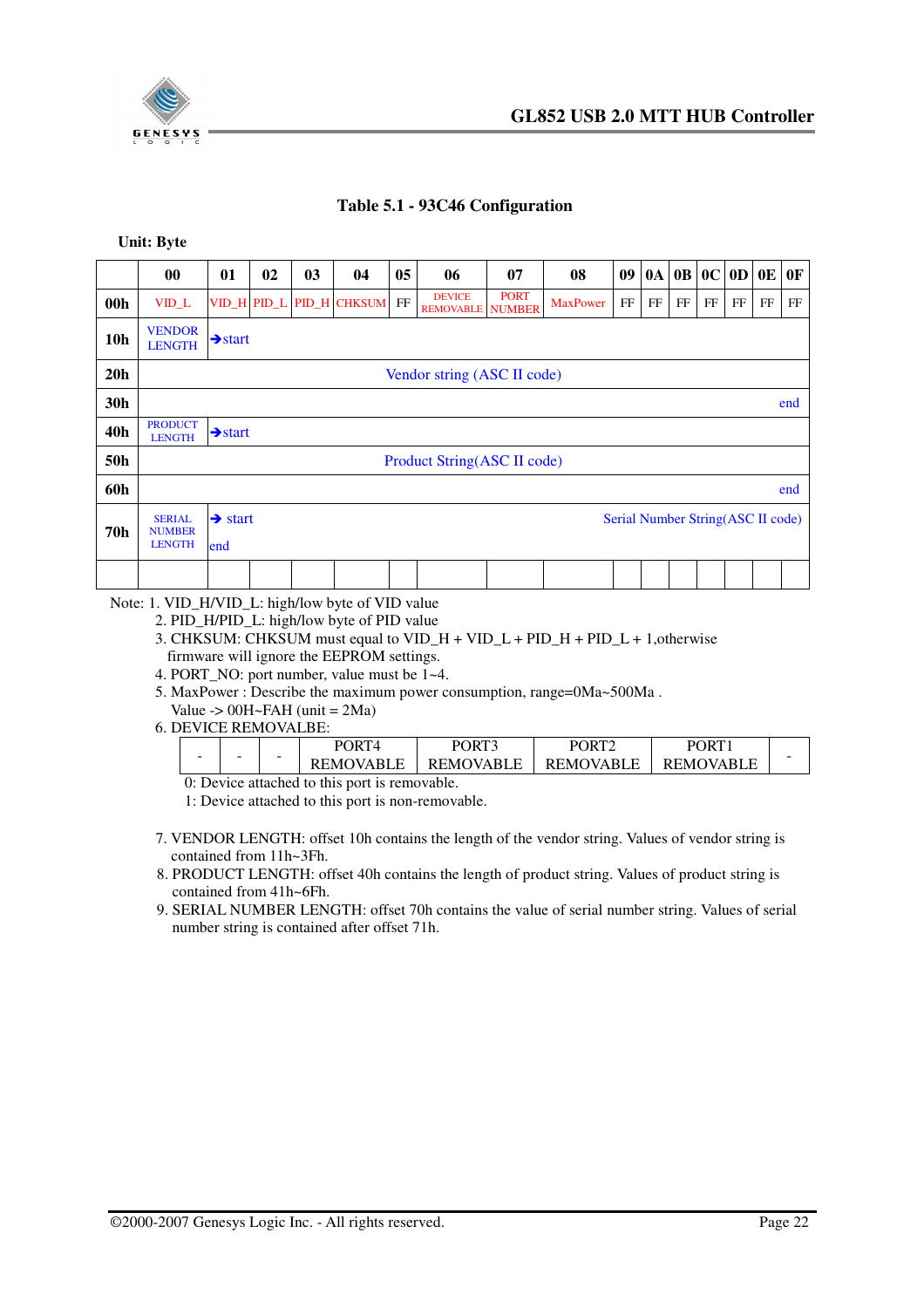



The schematics between GL852 and 93C46 is depicted in the following figures:

**Figure 5.9 - Schematics Between GL852 and 93C46** 

GL852 firstly verifies the check sum after power on reset. If the check sum is correct, GL852 will take the configuration of 93C46 as part of the descriptor contents. To prevent the content of 93C46 from being over-written, amber LED will be disabled when 93C46 exists.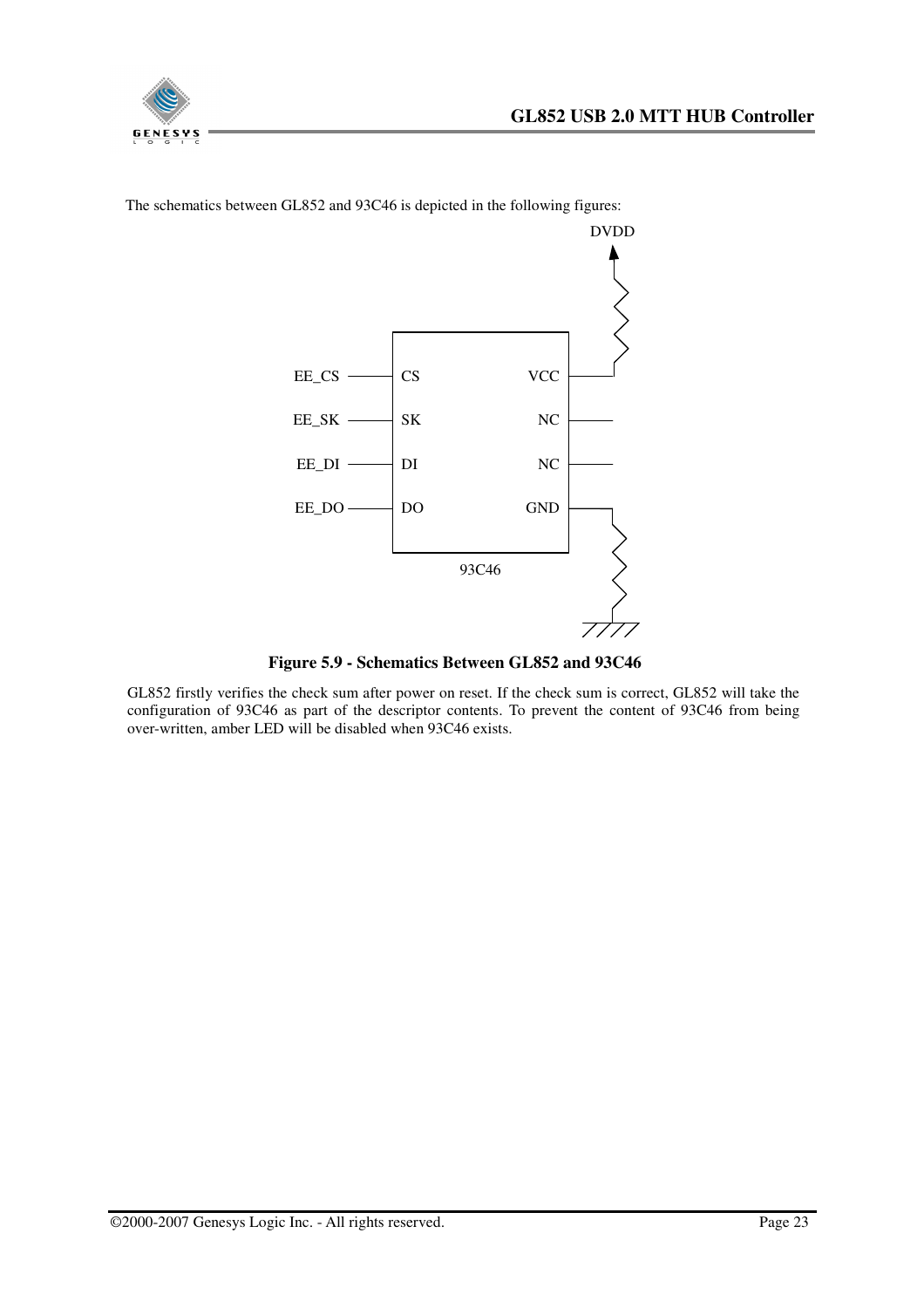

## **CHAPTER 6 ELECTRICAL CHARACTERISTICS**

#### **6.1 Maximum Ratings**

| <b>Symbol</b>       | <b>Parameter</b>                                                                | Min.                           | Max.   | Unit |
|---------------------|---------------------------------------------------------------------------------|--------------------------------|--------|------|
| $\rm V_{CC}$        | Power Supply                                                                    | $-0.5$                         | $+3.6$ |      |
| $\rm V_{IN}$        | Input Voltage for digital I/O(EE_DO) pins                                       | $-0.5$                         | $+3.6$ |      |
| $\rm V_{IN}$        | Input Voltage for digital I/O(Ovcur1-4, Pself, Reset) pins<br>$-0.5$<br>$+5.25$ |                                |        |      |
| $\rm V_{\rm INUSE}$ | Input Voltage for USB signal (DP, DM) pins                                      | $-0.5$<br>$+3.6$               |        |      |
| $T_S$               | Storage Temperature under bias                                                  | $^{\circ}C$<br>$-60$<br>$+100$ |        |      |
| $F_{\rm{OSC}}$      | Frequency                                                                       | 12 MHz $\pm$ 0.05%             |        |      |

#### **Table 6.1 - Maximum Ratings**

#### **6.2 Operating Ranges**

#### **Table 6.2 - Operating Ranges**

| <b>Symbol</b>   | <b>Parameter</b>                           | Min. | Typ. | Max. | Unit          |
|-----------------|--------------------------------------------|------|------|------|---------------|
| $\rm V_{CC}$    | Power Supply                               |      | 3.3  | 3.6  | V             |
| $\rm V_{IND}$   | Input Voltage for digital I/O pins         |      | 3.3  | 3.6  |               |
| $\rm V_{INUSE}$ | Input Voltage for USB signal (DP, DM) pins |      | 3.3  | 3.6  |               |
| $T_A$           | <b>Ambient Temperature</b>                 |      |      | 70   | $^{\circ}C$   |
| $T_{\rm J}$     | Absolute maximum junction temperature      |      |      | 125  | $\rm ^{o}C$   |
| $\theta$ ja     | Thermal Characteristics 48 LOFP            |      | 52.2 |      | $\rm ^{o}C/W$ |

#### **6.3 DC Characteristics**

#### **Table 6.3 - DC Characteristics Except USB Signals**

| <b>Symbol</b>    | <b>Parameter</b>                                                        | Min. | Typ. | Max. | Unit |
|------------------|-------------------------------------------------------------------------|------|------|------|------|
| $P_D$            | Power Dissipation                                                       | 70   |      | 190  | mA   |
| $V_{DD}$         | Power Supply Voltage                                                    |      | 3.3  | 3.6  | V    |
| $V_{IL}$         | LOW level input voltage                                                 |      |      | 0.9  | V    |
| $V_{IH}$         | HIGH level input voltage                                                |      |      |      | V    |
| V <sub>TLH</sub> | LOW to HIGH threshold voltage                                           |      | 1.48 | 1.62 | V    |
| V <sub>THL</sub> | <b>HIGH</b> to LOW threshold voltage                                    |      | 1.48 | 1.62 | V    |
| $V_{OL}$         | LOW level output voltage when $I_{OL}$ =8mA                             | -    |      | 0.4  | V    |
| $V_{OH}$         | HIGH level output voltage when $I_{OH}$ =8mA                            |      |      |      | V    |
| $I_{\text{OLK}}$ | Leakage current for pads with internal pull up or pull<br>down resistor |      |      | 30   | μA   |
| $R_{DN}$         | Pad internal pull down resister                                         | 81K  | 103K | 181K | Ω    |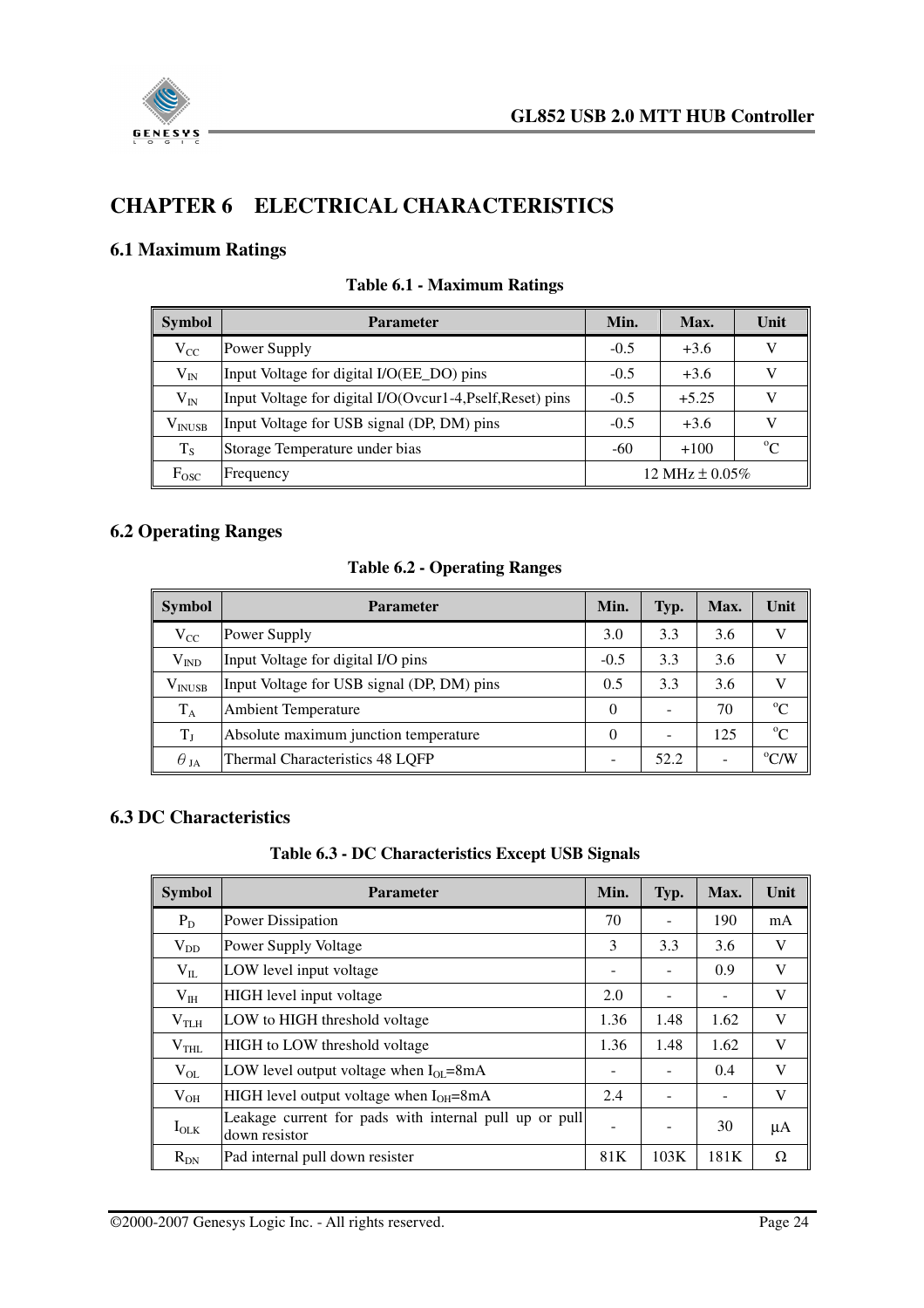

| Pad<br>resister<br>$-1$<br>internal<br>up<br>pull<br>10 I N<br>תכטי<br>$\mathbf{N}$ UP<br>ے د<br>. | I |  |  | 102L | $-$ |  |
|----------------------------------------------------------------------------------------------------|---|--|--|------|-----|--|
|----------------------------------------------------------------------------------------------------|---|--|--|------|-----|--|

| <b>Symbol</b> | <b>Parameter</b>                                                   | Min.     | Typ. | Max.  | Unit |
|---------------|--------------------------------------------------------------------|----------|------|-------|------|
| $V_{OL}$      | DPF/DMF static output $LOW(R_L \text{ of } 1.5K \text{ to } 3.6V)$ | $\Omega$ |      | 0.3   | V    |
| $V_{OH}$      | DPF/DMF static output HIGH $(RL$ of 15K to GND)                    |          |      | 3.6   | V    |
| $V_{DI}$      | Differential input sensitivity                                     |          |      |       | V    |
| $V_{CM}$      | Differential common mode range                                     |          |      | 2.5   | V    |
| $V_{SE}$      | Single-ended receiver threshold                                    |          |      |       | V    |
| $C_{IN}$      | Transceiver capacitance                                            |          |      | 20    | pF   |
| $I_{LO}$      | Hi-Z state data line leakage                                       |          |      | $+10$ | μA   |
| $Z_{DRV}$     | Driver output resistance                                           | 28       |      | 43    | Ω    |

#### **Table 6.4 - DC Characteristics of USB Signals Under FS/LS Mode**

#### **Table 6.5 - DC Characteristics of USB Signals Under HS Mode**

| <b>Symbol</b> | <b>Parameter</b>                                |    | Typ. | Max. | Unit |
|---------------|-------------------------------------------------|----|------|------|------|
| $\rm V_{OL}$  | DPH/DMH static output $LOW(RL$ of 1.5K to 3.6V) |    |      | 0.1  |      |
| $C_{IN}$      | Transceiver capacitance                         |    | 4.5  |      | pF   |
| $I_{LO}$      | Hi-Z state data line leakage                    |    |      | $+5$ | μA   |
| $Z_{DRV}$     | Driver output resistance for USB 2.0 HS         | 48 | 45   | 42   |      |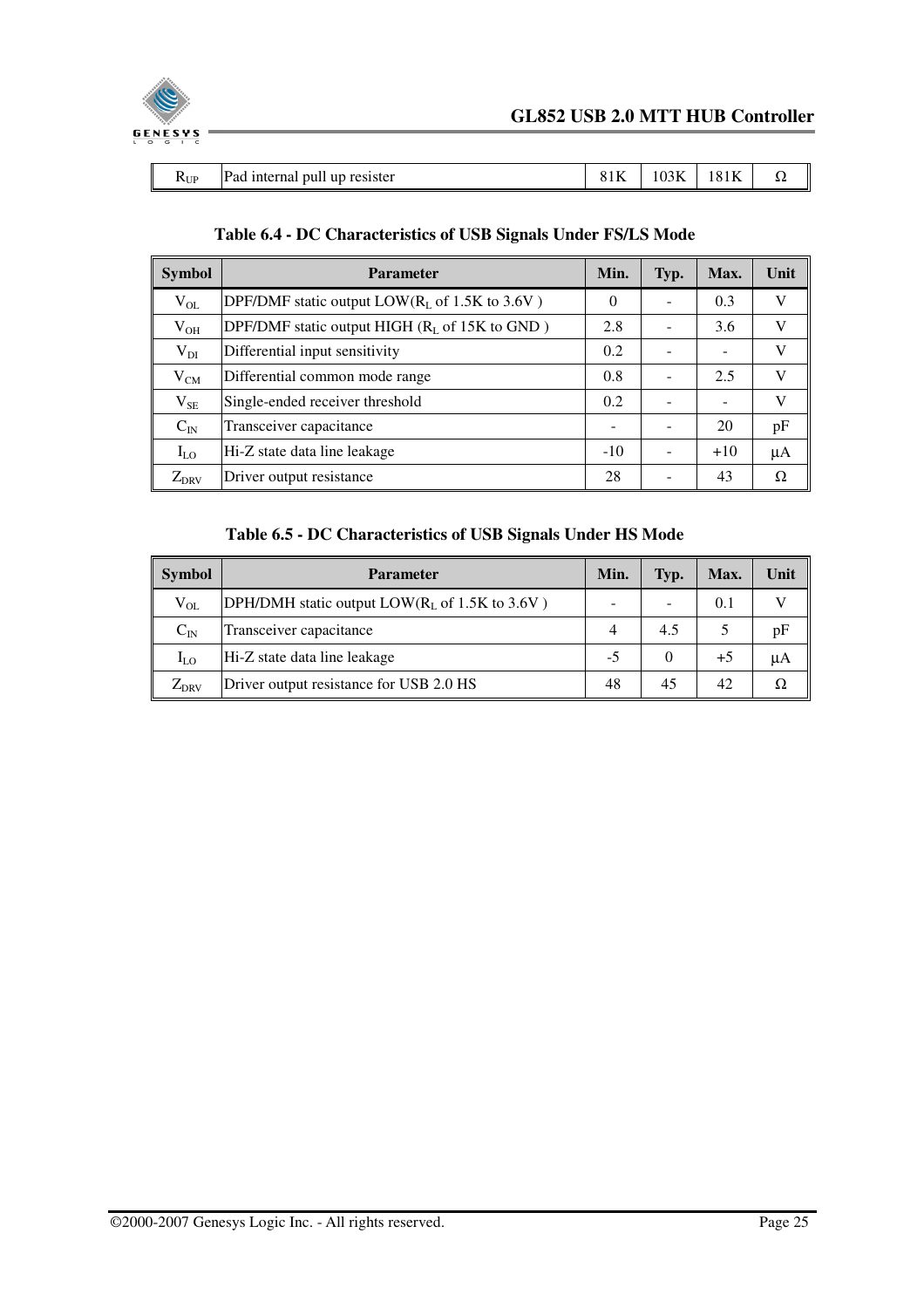

## **6.4 Power Consumption**

| <b>Symbol</b>              |                     | <b>Condition</b> |               |                | Unit     |
|----------------------------|---------------------|------------------|---------------|----------------|----------|
|                            | <b>Active ports</b> | Host             | <b>Device</b> | Typ.           |          |
| $I_{SUSP}$                 |                     | Suspend          |               | $510/800^{*1}$ | $\mu A$  |
|                            |                     | $F^*{}^2$        | $\mathbf F$   | 83             | $\rm mA$ |
|                            | $\overline{4}$      | $\, {\rm H}$     | $\rm H$       | 187            | $\rm mA$ |
|                            |                     | H                | $\rm F$       | 107            | $\rm mA$ |
|                            | $\mathfrak{Z}$      | ${\bf F}$        | ${\bf F}$     | 82             | $\rm mA$ |
|                            |                     | $\,$ H           | H             | 170            | $\rm mA$ |
|                            |                     | H                | $\mathbf F$   | 106            | $\rm mA$ |
|                            |                     | $\mathbf F$      | $\mathbf F$   | 81             | $\rm mA$ |
| $\mathbf{I}_{\mathrm{CC}}$ | $\overline{2}$      | H                | H             | 147            | mA       |
|                            |                     | $\, {\rm H}$     | $\rm F$       | 105            | $\rm mA$ |
|                            |                     | ${\bf F}$        | $\rm F$       | 79             | $\rm mA$ |
|                            | $\mathbf 1$         | $\,$ H           | H             | 124            | $\rm mA$ |
|                            |                     | $\, {\rm H}$     | ${\bf F}$     | 104            | $\rm mA$ |
|                            |                     | $\mathbf F$      |               | 78             | $\rm mA$ |
|                            | No Active           | $\mathbf H$      |               | 102            | $\rm mA$ |

#### **Table 6.6 - DC Supply Current**

\*1: 48/64-pin package types

\*2: F: Full-Speed, H: High-Speed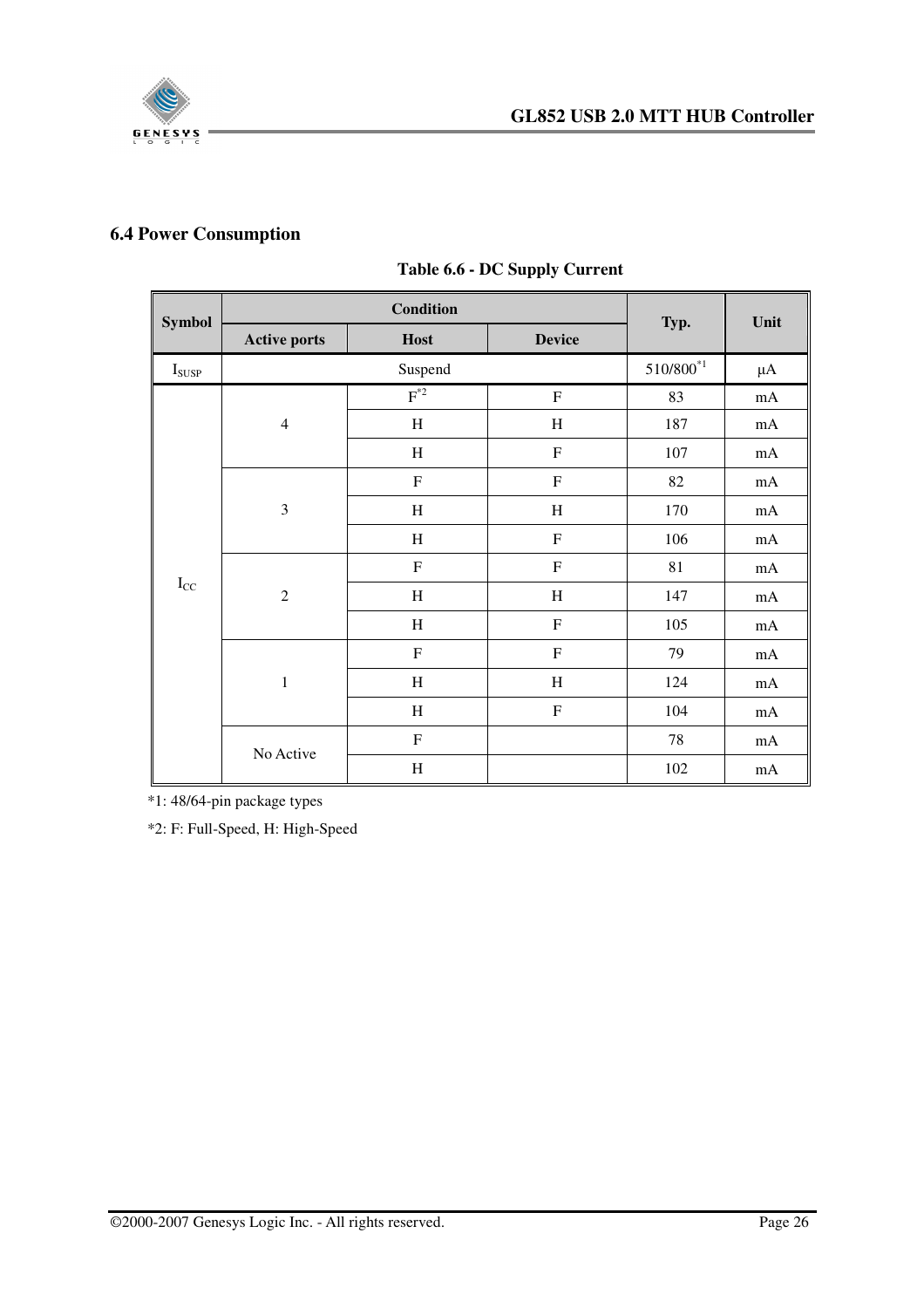

#### **6.5 AC Characteristics**



| <b>Symbol</b>    | <b>Parameter</b>    | Min | <b>Typ</b> | <b>Max</b> | <b>Units</b> |
|------------------|---------------------|-----|------------|------------|--------------|
| t <sub>CSS</sub> | CS Setup Time       | 3.0 |            |            |              |
| $t_{\rm CSH}$    | CS Hold Time        | 3.0 |            |            |              |
| $t_{\rm SKH}$    | SK High Time        | 1.0 |            |            |              |
| $t_{\rm SKL}$    | <b>SK Low Time</b>  | 2.2 |            |            |              |
| $t_{\rm DIS}$    | DI Setup Time       | 1.8 |            |            | <b>us</b>    |
| $t_{\rm DH}$     | DI Hold Time        | 2.4 |            |            |              |
| $tp_{D1}$        | Output Delay to "1" |     |            | 1.8        |              |
| $t_{PDO}$        | Output Delay to "0" |     |            | 1.8        |              |

**Table 6.7 - AC Characteristics of EEPROM Interface**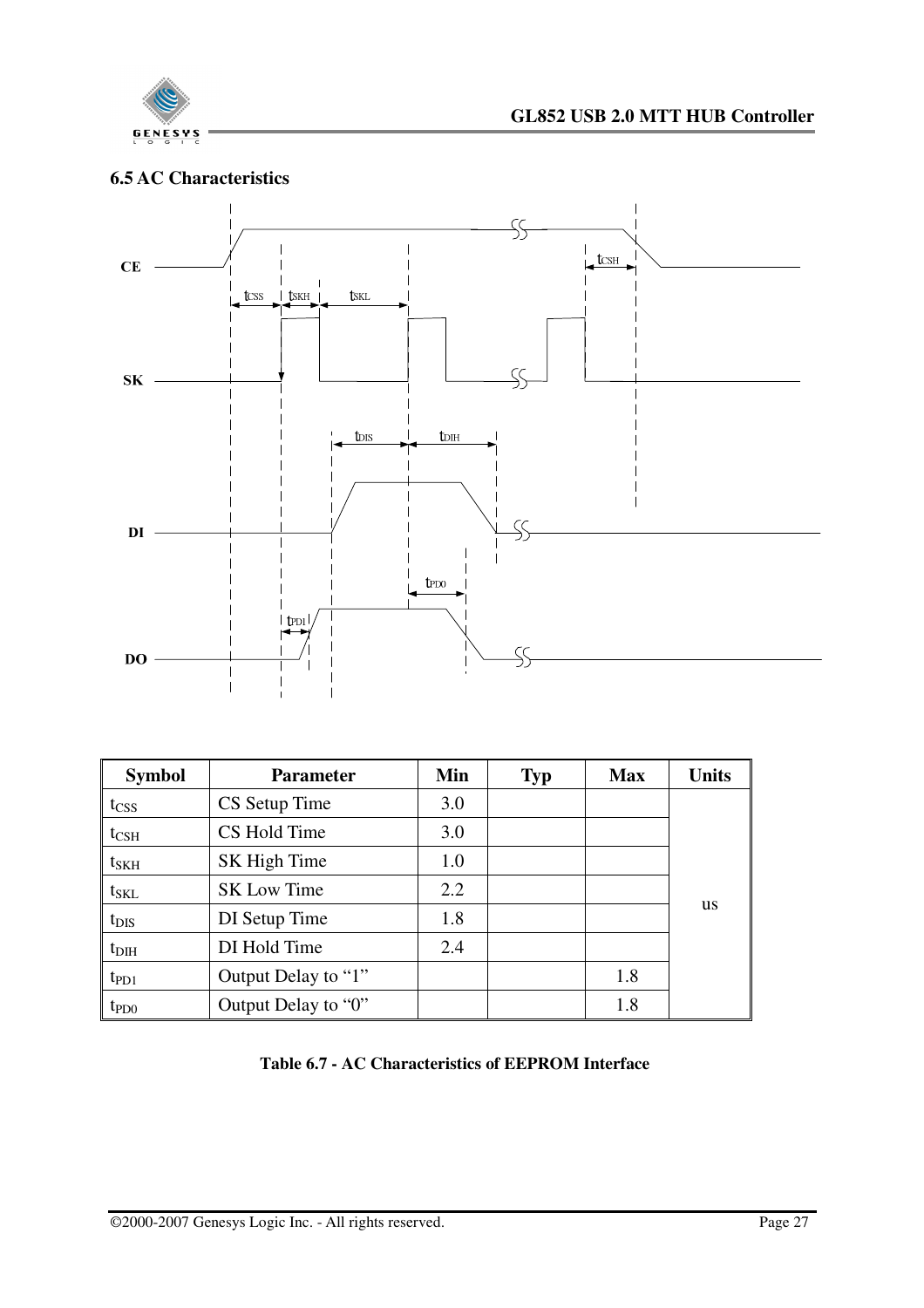

### **CHAPTER 7 PACKAGE DIMENSION**



- 1. DIMENSIONS D1 AND E1 DO NOT INCLUDE MOLD PROTRUSION. ALLOWABLE PROTRUSION IS 0.25 mm PER SIDE. D1 AND E1 ARE MAXIMUM PLASTIC BODY SIZE DIMENSIONS INCLUDING MOLD MISMATCH.
- 2. DIMENSION b DOES NOT INCLUDE DAMBAR PROTRUSION. ALLOWABLE DAMBAR PROTRUSION SHALL NOT CAUSE THE LEAD WIDTH TO EXCEED THE MAXIMUM b DIMENSION BY MORE THAN 0.08mm. DAMBAR CAN NOT BE LOCATED ON THE LOWER RADIUS OR THE FOOT. MINIMUM SPACE BETWEEN PROTRUSION AND AN ADJACENT LEAD IS 0.07mm.

| E<br>12.00 BASIC<br>$0.472$ BASIC<br>$0.25$ mm<br>D <sub>1</sub><br>S<br>10.00 BASIC<br>0.393 BASIC<br>E1<br>10.00 BASIC<br>0.393 BASIC<br>$\theta$ 3<br>D <sub>2</sub><br>7.50 BASIC<br>$0.295$ BASIC<br>E <sub>2</sub><br>7.50 BASIC<br>$0.295$ BASIC<br>R1<br>0.08<br>0.003<br>R <sub>2</sub><br>0.08<br>0.003<br>0.008<br>0.20<br>$\theta$<br>3.5<br>3.5<br>7<br>$\Omega$<br>$\mathbf{0}$<br>$\theta$ 1<br>$\theta$<br>$\Omega$<br>NOTES ·<br>$\theta$ <sub>2</sub><br>13<br>13<br>11<br>12<br>12<br>11<br>$\theta$ <sub>3</sub><br>11<br>12<br>13<br>13<br>11<br>12<br>DIMENSIONS D1 AND E1 DO NOT INCLUDE MOLD<br>PROTRUSION. ALLOWABLE PROTRUSION IS 0.25 mm<br>0.09<br>0.004<br>0.008<br>0.20<br>$\mathbf{c}$<br>PER SIDE. D1 AND E1 ARE MAXIMUM PLASTIC BODY<br>L<br>0.75<br>0.030<br>0.024<br>0.45<br>0.60<br>0.018<br>SIZE DIMENSIONS INCLUDING MOLD MISMATCH.<br>L1<br>1.00 REF<br>0.039 REF<br>S<br>DIMENSION <b>b</b> DOES NOT INCLUDE DAMBAR<br>0.20<br>0.008<br>PROTRUSION. ALLOWABLE DAMBAR PROTRUSION<br>h<br>0.011<br>0.20<br>0.27<br>0.007<br>0.008<br>0.17<br>SHALL NOT CAUSE THE LEAD WIDTH TO EXCEED THE<br>0.50 BASIC<br>$0.020$ BASIC<br>e<br>MAXIMUM b DIMENSION BY MORE THAN 0.08mm.<br>TOLERANCES OF FORM AND POSITION<br>DAMBAR CAN NOT BE LOCATED ON THE LOWER<br>0.20<br>0.008<br>aaa<br>RADIUS OR THE FOOT. MINIMUM SPACE BETWEEN<br>bbb<br>0.20<br>0.008<br>PROTRUSION AND AN ADJACENT LEAD IS 0.07mm.<br>0.08<br>0.003<br>ccc<br>ddd<br>0.08<br>0.003 |                   | D | 12.00 BASIC |  | $0.472$ BASIC |  |  |  |
|-----------------------------------------------------------------------------------------------------------------------------------------------------------------------------------------------------------------------------------------------------------------------------------------------------------------------------------------------------------------------------------------------------------------------------------------------------------------------------------------------------------------------------------------------------------------------------------------------------------------------------------------------------------------------------------------------------------------------------------------------------------------------------------------------------------------------------------------------------------------------------------------------------------------------------------------------------------------------------------------------------------------------------------------------------------------------------------------------------------------------------------------------------------------------------------------------------------------------------------------------------------------------------------------------------------------------------------------------------------------------------------------------------------------------------------------------------------------------------------------|-------------------|---|-------------|--|---------------|--|--|--|
|                                                                                                                                                                                                                                                                                                                                                                                                                                                                                                                                                                                                                                                                                                                                                                                                                                                                                                                                                                                                                                                                                                                                                                                                                                                                                                                                                                                                                                                                                         | <b>GAGE PLANE</b> |   |             |  |               |  |  |  |
|                                                                                                                                                                                                                                                                                                                                                                                                                                                                                                                                                                                                                                                                                                                                                                                                                                                                                                                                                                                                                                                                                                                                                                                                                                                                                                                                                                                                                                                                                         |                   |   |             |  |               |  |  |  |
|                                                                                                                                                                                                                                                                                                                                                                                                                                                                                                                                                                                                                                                                                                                                                                                                                                                                                                                                                                                                                                                                                                                                                                                                                                                                                                                                                                                                                                                                                         |                   |   |             |  |               |  |  |  |
|                                                                                                                                                                                                                                                                                                                                                                                                                                                                                                                                                                                                                                                                                                                                                                                                                                                                                                                                                                                                                                                                                                                                                                                                                                                                                                                                                                                                                                                                                         |                   |   |             |  |               |  |  |  |
|                                                                                                                                                                                                                                                                                                                                                                                                                                                                                                                                                                                                                                                                                                                                                                                                                                                                                                                                                                                                                                                                                                                                                                                                                                                                                                                                                                                                                                                                                         |                   |   |             |  |               |  |  |  |
|                                                                                                                                                                                                                                                                                                                                                                                                                                                                                                                                                                                                                                                                                                                                                                                                                                                                                                                                                                                                                                                                                                                                                                                                                                                                                                                                                                                                                                                                                         |                   |   |             |  |               |  |  |  |
|                                                                                                                                                                                                                                                                                                                                                                                                                                                                                                                                                                                                                                                                                                                                                                                                                                                                                                                                                                                                                                                                                                                                                                                                                                                                                                                                                                                                                                                                                         |                   |   |             |  |               |  |  |  |
|                                                                                                                                                                                                                                                                                                                                                                                                                                                                                                                                                                                                                                                                                                                                                                                                                                                                                                                                                                                                                                                                                                                                                                                                                                                                                                                                                                                                                                                                                         |                   |   |             |  |               |  |  |  |
|                                                                                                                                                                                                                                                                                                                                                                                                                                                                                                                                                                                                                                                                                                                                                                                                                                                                                                                                                                                                                                                                                                                                                                                                                                                                                                                                                                                                                                                                                         |                   |   |             |  |               |  |  |  |
|                                                                                                                                                                                                                                                                                                                                                                                                                                                                                                                                                                                                                                                                                                                                                                                                                                                                                                                                                                                                                                                                                                                                                                                                                                                                                                                                                                                                                                                                                         |                   |   |             |  |               |  |  |  |
|                                                                                                                                                                                                                                                                                                                                                                                                                                                                                                                                                                                                                                                                                                                                                                                                                                                                                                                                                                                                                                                                                                                                                                                                                                                                                                                                                                                                                                                                                         |                   |   |             |  |               |  |  |  |
|                                                                                                                                                                                                                                                                                                                                                                                                                                                                                                                                                                                                                                                                                                                                                                                                                                                                                                                                                                                                                                                                                                                                                                                                                                                                                                                                                                                                                                                                                         |                   |   |             |  |               |  |  |  |
|                                                                                                                                                                                                                                                                                                                                                                                                                                                                                                                                                                                                                                                                                                                                                                                                                                                                                                                                                                                                                                                                                                                                                                                                                                                                                                                                                                                                                                                                                         |                   |   |             |  |               |  |  |  |
|                                                                                                                                                                                                                                                                                                                                                                                                                                                                                                                                                                                                                                                                                                                                                                                                                                                                                                                                                                                                                                                                                                                                                                                                                                                                                                                                                                                                                                                                                         |                   |   |             |  |               |  |  |  |
|                                                                                                                                                                                                                                                                                                                                                                                                                                                                                                                                                                                                                                                                                                                                                                                                                                                                                                                                                                                                                                                                                                                                                                                                                                                                                                                                                                                                                                                                                         |                   |   |             |  |               |  |  |  |
|                                                                                                                                                                                                                                                                                                                                                                                                                                                                                                                                                                                                                                                                                                                                                                                                                                                                                                                                                                                                                                                                                                                                                                                                                                                                                                                                                                                                                                                                                         |                   |   |             |  |               |  |  |  |
|                                                                                                                                                                                                                                                                                                                                                                                                                                                                                                                                                                                                                                                                                                                                                                                                                                                                                                                                                                                                                                                                                                                                                                                                                                                                                                                                                                                                                                                                                         |                   |   |             |  |               |  |  |  |
|                                                                                                                                                                                                                                                                                                                                                                                                                                                                                                                                                                                                                                                                                                                                                                                                                                                                                                                                                                                                                                                                                                                                                                                                                                                                                                                                                                                                                                                                                         |                   |   |             |  |               |  |  |  |
|                                                                                                                                                                                                                                                                                                                                                                                                                                                                                                                                                                                                                                                                                                                                                                                                                                                                                                                                                                                                                                                                                                                                                                                                                                                                                                                                                                                                                                                                                         |                   |   |             |  |               |  |  |  |
|                                                                                                                                                                                                                                                                                                                                                                                                                                                                                                                                                                                                                                                                                                                                                                                                                                                                                                                                                                                                                                                                                                                                                                                                                                                                                                                                                                                                                                                                                         |                   |   |             |  |               |  |  |  |
|                                                                                                                                                                                                                                                                                                                                                                                                                                                                                                                                                                                                                                                                                                                                                                                                                                                                                                                                                                                                                                                                                                                                                                                                                                                                                                                                                                                                                                                                                         |                   |   |             |  |               |  |  |  |
|                                                                                                                                                                                                                                                                                                                                                                                                                                                                                                                                                                                                                                                                                                                                                                                                                                                                                                                                                                                                                                                                                                                                                                                                                                                                                                                                                                                                                                                                                         |                   |   |             |  |               |  |  |  |

**Figure 7.1 - GL852 64 Pin LQFP Package**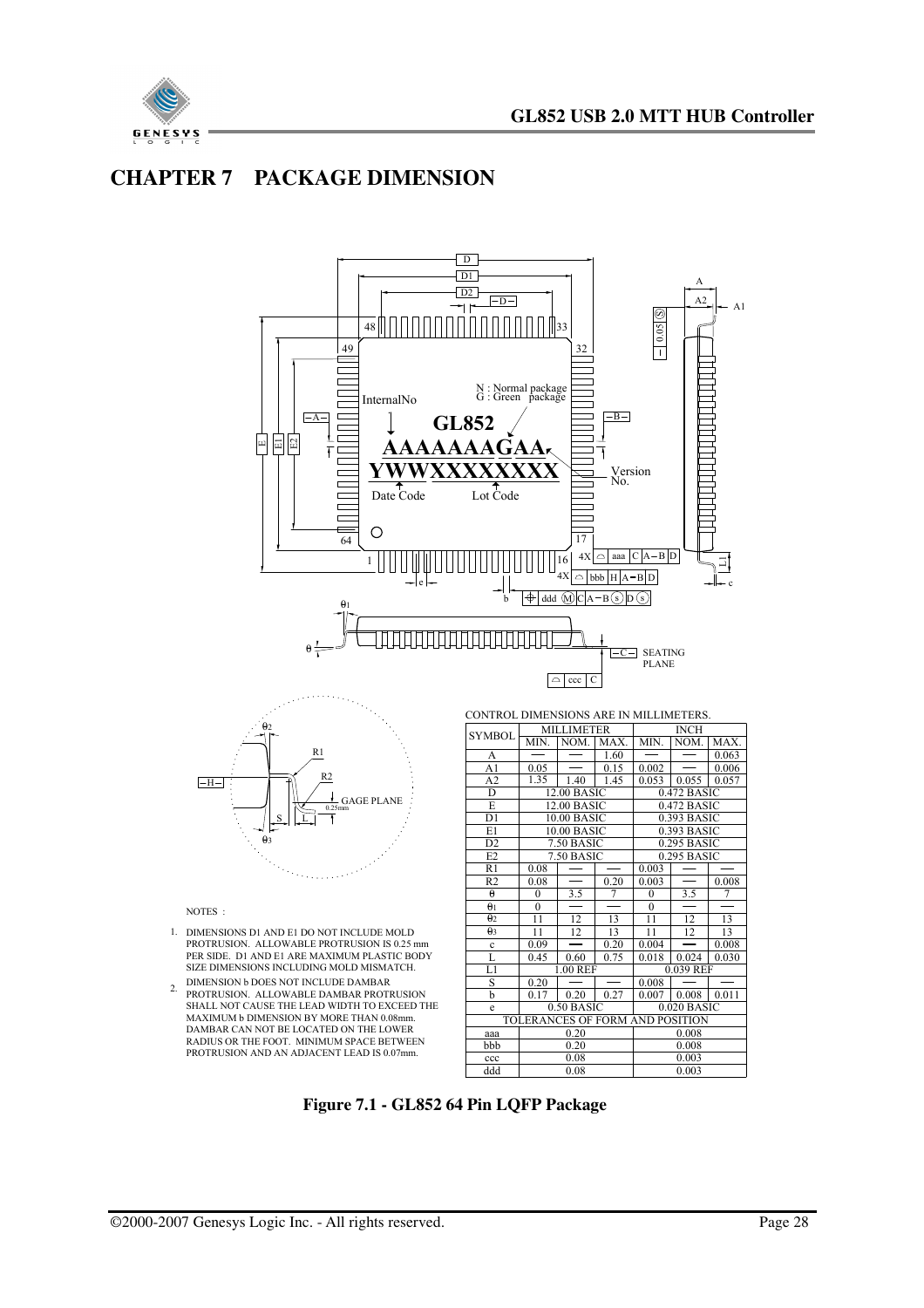





NOTES :

- 1. DIMENSIONS D1 AND E1 DO NOT INCLUDE MOLD PROTRUSION. ALLOWABLE PROTRUSION IS 0.25 mm PER SIDE. D1 AND E1 ARE MAXIMUM PLASTIC BODY SIZE DIMENSIONS INCLUDING MOLD MISMATCH.
- 2. DIMENSION b DOES NOT INCLUDE DAMBAR PROTRUSION. ALLOWABLE DAMBAR PROTRUSION SHALL NOT CAUSE THE LEAD WIDTH TO EXCEED THE MAXIMUM b DIMENSION BY MORE THAN 0.08mm. DAMBAR CAN NOT BE LOCATED ON THE LOWER RADIUS OR THE FOOT. MINIMUM SPACE BETWEEN PROTRUSION AND AN ADJACENT LEAD IS 0.07mm.

| CONTROL DIMENSIONS ARE IN MILLIMETERS. |                           |              |              |                              |              |              |  |
|----------------------------------------|---------------------------|--------------|--------------|------------------------------|--------------|--------------|--|
| <b>SYMBOL</b>                          | <b>MILLIMETER</b>         |              |              | INCH                         |              |              |  |
|                                        | MIN.                      | NOM.         | MAX.         | MIN.                         | NOM.         | MAX.         |  |
| A                                      |                           |              | 1.60         |                              |              | 0.063        |  |
| A <sub>1</sub>                         | 0.05                      |              | 0.15         | 0.002                        |              | 0.006        |  |
| A2                                     | 1.35                      | 1.40         | 1.45         | 0.053                        | 0.055        | 0.057        |  |
| D                                      |                           | 9.00 BASIC   |              | 0.354 BASIC                  |              |              |  |
| E                                      |                           | 9.00 BASIC   |              | 0.354 BASIC                  |              |              |  |
| D <sub>1</sub>                         |                           | 7.00 BASIC   |              | $0.276$ BASIC                |              |              |  |
| E1                                     | 7.00 BASIC                |              |              | $0.276$ BASIC                |              |              |  |
| D2                                     | 0.217 BASIC<br>5.50 BASIC |              |              |                              |              |              |  |
| E2                                     | 5.50 BASIC                |              |              |                              | 0.217 BASIC  |              |  |
| R1                                     | 0.08                      |              |              | 0.003                        |              |              |  |
| R <sub>2</sub>                         | 0.08                      |              | 0.20         | 0.003                        |              | 0.008        |  |
| $\theta$                               | $0^{\overline{\circ}}$    | $3.5^\circ$  | $7^{\circ}$  | $0^{\circ}$                  | $3.5^\circ$  | $7^{\circ}$  |  |
| $\theta$ 1                             | $0^{\circ}$               |              |              | $0^{\circ}$                  |              |              |  |
| $\overline{\theta}$                    | $11^{\circ}$              | $12^{\circ}$ | $13^\circ$   | $11^{\circ}$                 | $12^{\circ}$ | $13^\circ$   |  |
| $\theta$ <sub>3</sub>                  | $11^{\circ}$              | $12^{\circ}$ | $13^{\circ}$ | $11^{\circ}$<br>$12^{\circ}$ |              | $13^{\circ}$ |  |
| $\mathbf c$                            | 0.09                      |              | 0.20         | 0.004                        |              | 0.008        |  |
| L                                      | 0.45                      | 0.60         | 0.75         | 0.018                        | 0.024        | 0.030        |  |
| L1                                     | 1.00 REF                  |              |              | 0.039 REF                    |              |              |  |
| S                                      | 0.20                      |              |              | 0.008                        |              |              |  |
| b                                      | 0.17                      | 0.20         | 0.27         | 0.007                        | 0.008        | 0.011        |  |
| e                                      | 0.50 BASIC                |              |              | $0.020$ BASIC                |              |              |  |
| TOLERANCES OF FORM AND POSITION        |                           |              |              |                              |              |              |  |
| aaa                                    | 0.20                      |              |              | 0.008                        |              |              |  |
| bbb                                    | 0.20                      |              |              | 0.008                        |              |              |  |
| ccc                                    | 0.08                      |              |              | 0.003                        |              |              |  |
| ddd                                    | 0.08                      |              |              | 0.003                        |              |              |  |

#### **Figure 7.2 – GL852 48 Pin LQFP Package**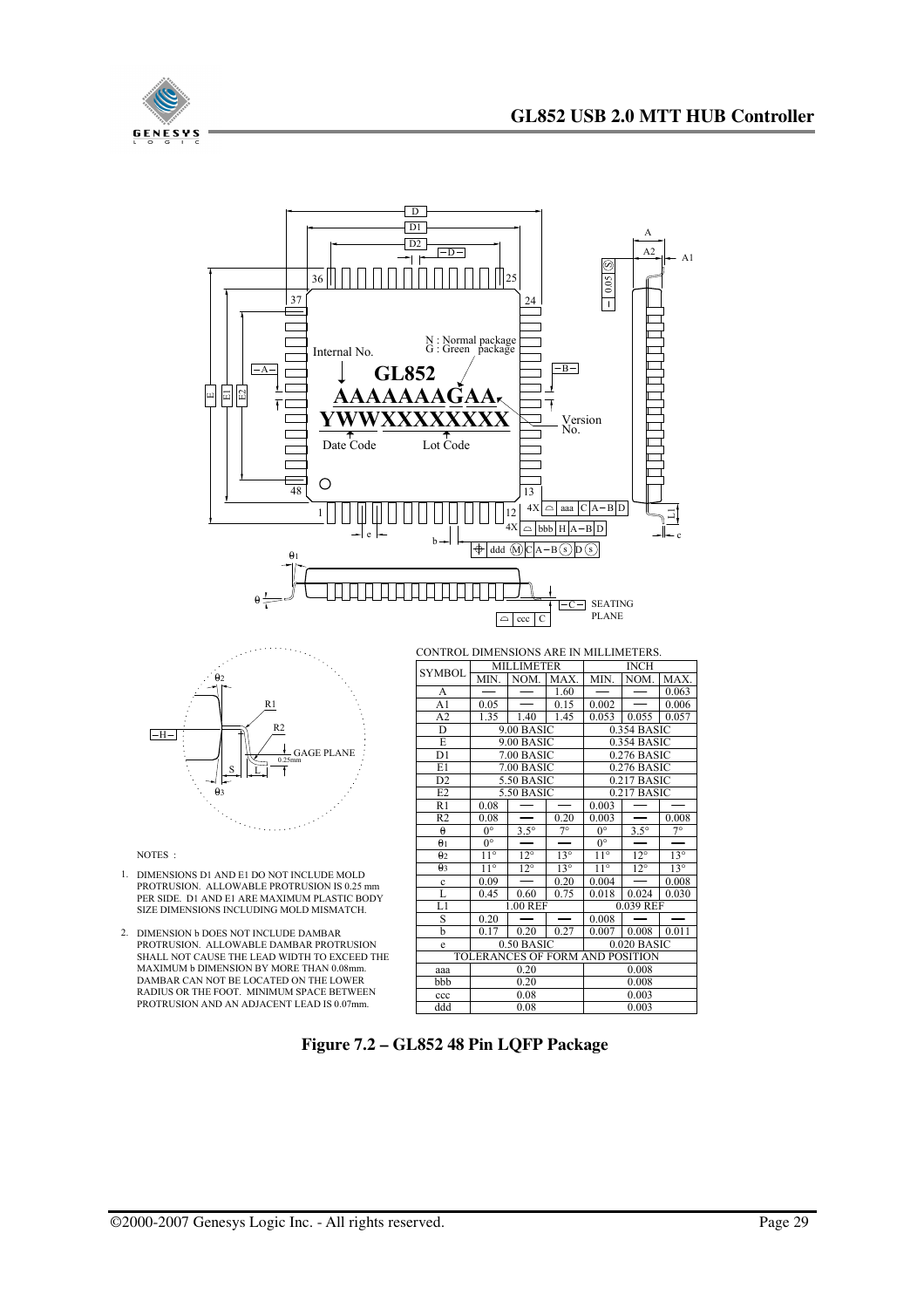

| SYMBOL         | DIMENSION<br>(MIL)<br>ММ |            |            |  |  |  |
|----------------|--------------------------|------------|------------|--|--|--|
|                | MIN.                     | NOM.       | MAX.       |  |  |  |
| A              | 0.70 (28)                | 0.75 (30)  | D.80 (32)  |  |  |  |
| Α1             | 0.OD (0)                 | 0.02 (0.8) | 0.05 (2)   |  |  |  |
| AЗ             | 0,20 (B) REF             |            |            |  |  |  |
| b              | 0.1B(7)                  | 0.25(10)   | 0.30(12)   |  |  |  |
| D              | 7.00 (276) BSC           |            |            |  |  |  |
| E              | 7.00 (276) BSC           |            |            |  |  |  |
| D2             | 5.10 (201)               | 5,20 (205) | 5.30 (209) |  |  |  |
| E <sub>2</sub> | 5.10 (201)               | 5.20 (205) | 5.30 (209) |  |  |  |
| e              | 0.50 (20) BSC            |            |            |  |  |  |
| L              | 0.30 (12)                | 0.40(16)   | 0.50 (20)  |  |  |  |
| у              |                          |            | 0.08 (3)   |  |  |  |
| k              | 0.20 (8)                 |            |            |  |  |  |

NOTE: 1. REFER TO JEDEC MD-220 2. ALL DIMENSIONS IN MILLIMETERS.



**Figure 7.2 – GL852 48 Pin QFN Package**